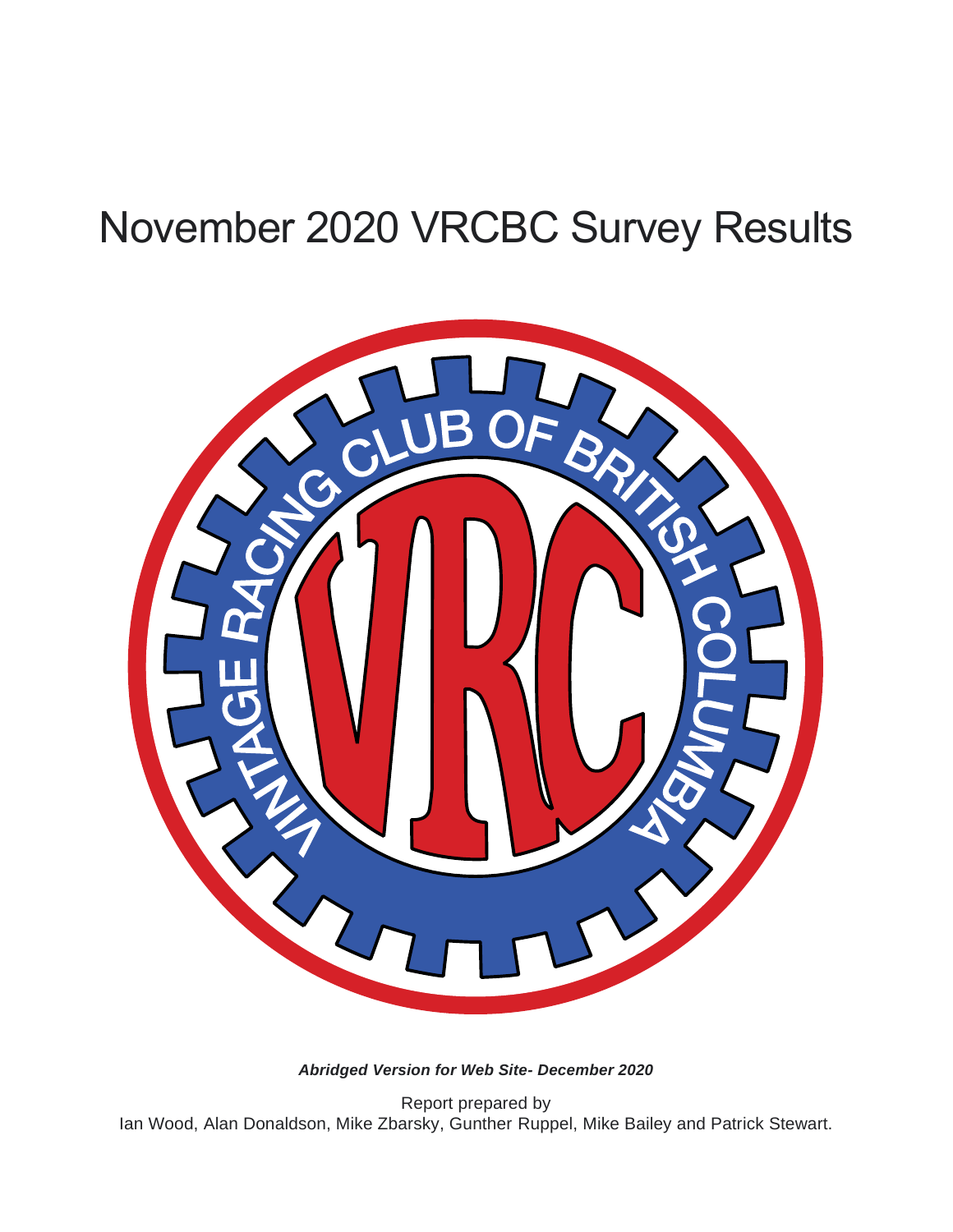## **Methodology.**

The survey was emailed to 372 email addresses representing a variety of members, past members, non-members, and volunteers plus drivers/owners who attended the BCHMR over the past 8 years.

The survey was divided into three sections (A) Dealing with Historic Racing (B) Dealing with the VRCBC Organisation and (C) Dealing with Demographics.

An excellent return of 113 survey responses, both closed and open-ended were obtained for a significant and valid sample size of 31%. (Percentages rounded up)

Majority of the results were tabulated using this survey sample size except those open-end questions where it was reasonable to express percentages of the total 'membership' base of 372 to reflect the broader 'membership'.

#### **Overview**

Not surprisingly for a motorsport club the majority (96%) of our 'membership' is Male and 4% Female. Taken as a percentage of the total mailing (372) then 357 are Male and only 15 are Female. This suggests more consideration should be made to encouraging increased female involvement in the club.

Age wise we are an older group with 61% over the age of 65 and 37% between 35 - 65. With only 2% under the age of 35 it is obvious that the club needs to encourage new younger members by providing opportunities of interest to this target group.

We did not ask income questions, but we do have an active group with 62% owning a business representing 230 businesses. This brings attention to affordability in terms of racing and supporting the Club.

Our club 'membership' has a collective ownership of 352 vehicles with estimated value in excess of \$10 million. This includes 243 (69%) collector status vehicles but does not include the 155 race car status cars with values itemized in question C 6(b). Taken as a 'market', the club's collective has significant value and creates an important economic impact on the community.

The survey details type of race cars owned, numbers owned and values which reflects on the interest level of the club's members and those that have raced at Mission.

Of the 24% who do NOT currently own a race car 21% have owned one within the past 2 years and 38% 3 or more years representing a still active interest in racing.

The survey provided some names of owners who have bought racing cars from current members. These names may be worthy of follow up for membership and support.

Strong evidence for Track Days 71%, Endurance races 58% and Time Attack 31% indicated. Consideration for these forms of motorsport should be included in ongoing club events. Also, the possibility of holding events in cooperation with other tracks as listed in the 93 responses.

Suggestions (59) to improve the Vintage Spirit and suggestions to improve the VRCBC drew (63) answers worthy of review.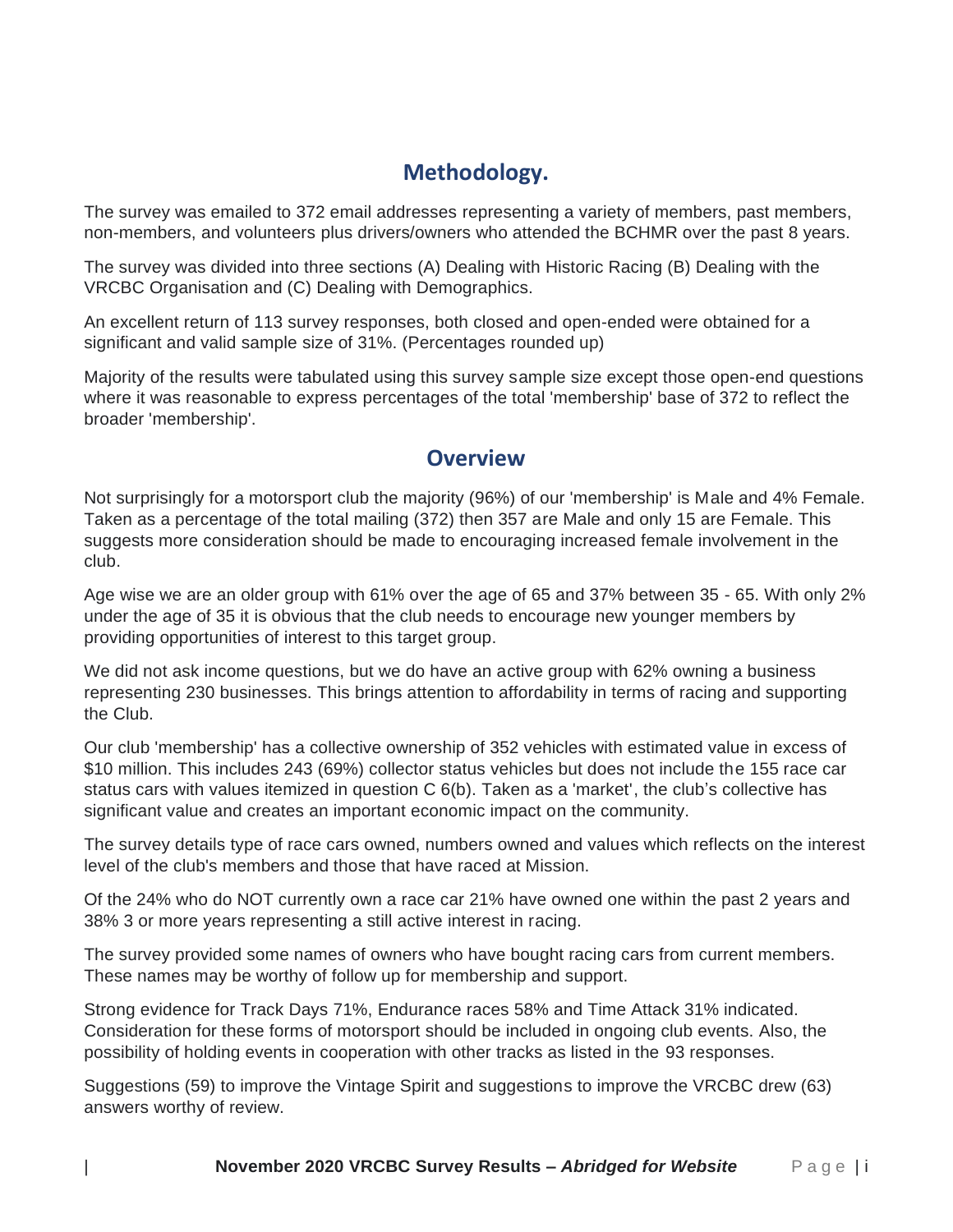#### *Overview*



Response to 'likes' (87) and 'dislikes' (89) of the Mission track reflect many of the points already known. Most relevant was the 71% who stated that the track does not affect their decision to race with VRCBC. In addition, a majority (92%) feel that allotted track time is satisfactory.

The club has a significant number (49%) of past members and non-members. Finding a way to reach out to this group to encourage membership at some level should be considered. While most respondents said they would not attend a meeting and gave reasons (mostly distance) 72% said they would attend a ZOOM meeting. More encouragement needed.

Theme nights at various locations (85%), volunteering (32%) supporting the Club at various financial membership levels (69%) all received positive responses. The data is worthy of review and discussion and consideration including the 33 responses to 'improving the Club' optional question.

Surveys are only of value if the correct questions are asked and the data is reflective of the majority opinion.

This survey serves that purpose and should be used to guide decision making for the future success of the Club.

## **Additional Comments and Recommendations**

Additional post analysis comments and recommendations from the steering group members. Ian Wood, Alan Donaldson, Mike Zbarsky, Gunther Ruppel, Mike Bailey and Patrick Stewart.

- 1. Continue to work with the SCCBC to gain more favourable BCHMR and REVS Series track use terms. Allow the option for Track Days/Lapping, driver orientation, etc. to involve more younger VRCBC members. Use of members race cars to be considered.
- 2. Enforce existing rules and discipline procedures regarding rough driving and the Vintage Spirit. Consider Black Flag, pull into the Pits for any body contact or 'wheels off' infraction. Put VRCBC Spirit rules in entrants' packs and review at drivers' meetings.
- 3. Given location of many members, consider increasing Tow Money to areas in addition to Vancouver Island members.
- 4. Consider Paddock grouping and pre-event hosting for members to encourage the social aspect of the club. Additional small fee applied or sponsorship.
- 5. In addition to holding meetings with shop tours and guest speakers, recommend one meeting be held on Van Island and one in the Interior.
- 6. Explore the possibility of providing member's race cars (42% own more than one) for use/rental/lease/sale by novices. If possible, encourage easy financing.
- 7. Adopt new optional membership fees with discounts to encourage all levels of membership and build the club with racers and motorsport enthusiasts.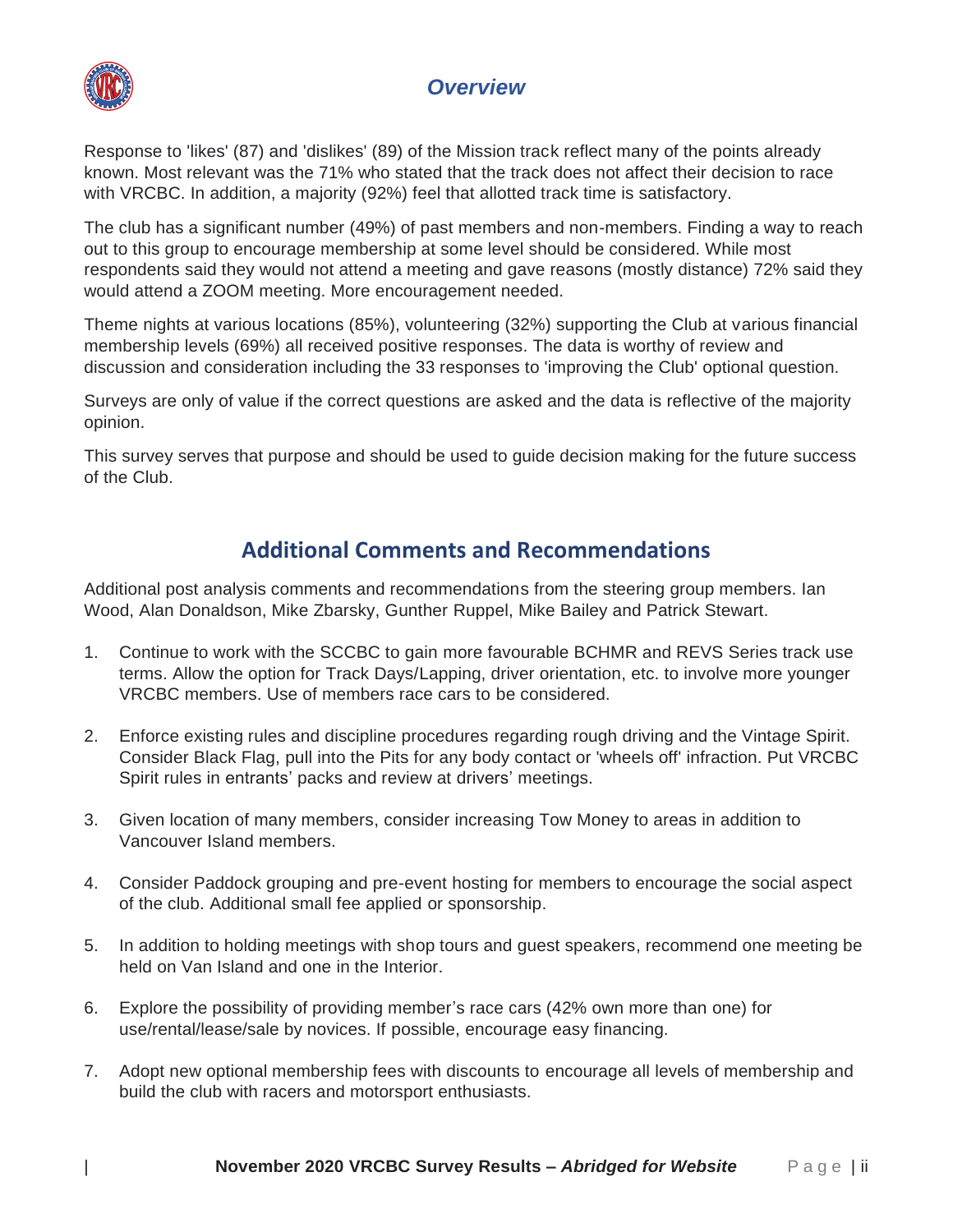

- 8. Questions re making it easier to go racing CACC license process and REVS Series points system with two groups – pre and post 1970.
- 9. Continue to represent and promote the Club at other events.
- 10. Utilizing the Club's excellent website(s) further increase awareness through more frequent online use, Email blasts to other clubs, Facebook posts monthly, sponsor promo and related motorsport events/stories. Encourage followers to submit content and build content response. Report website/social response and use for sponsorship promotion.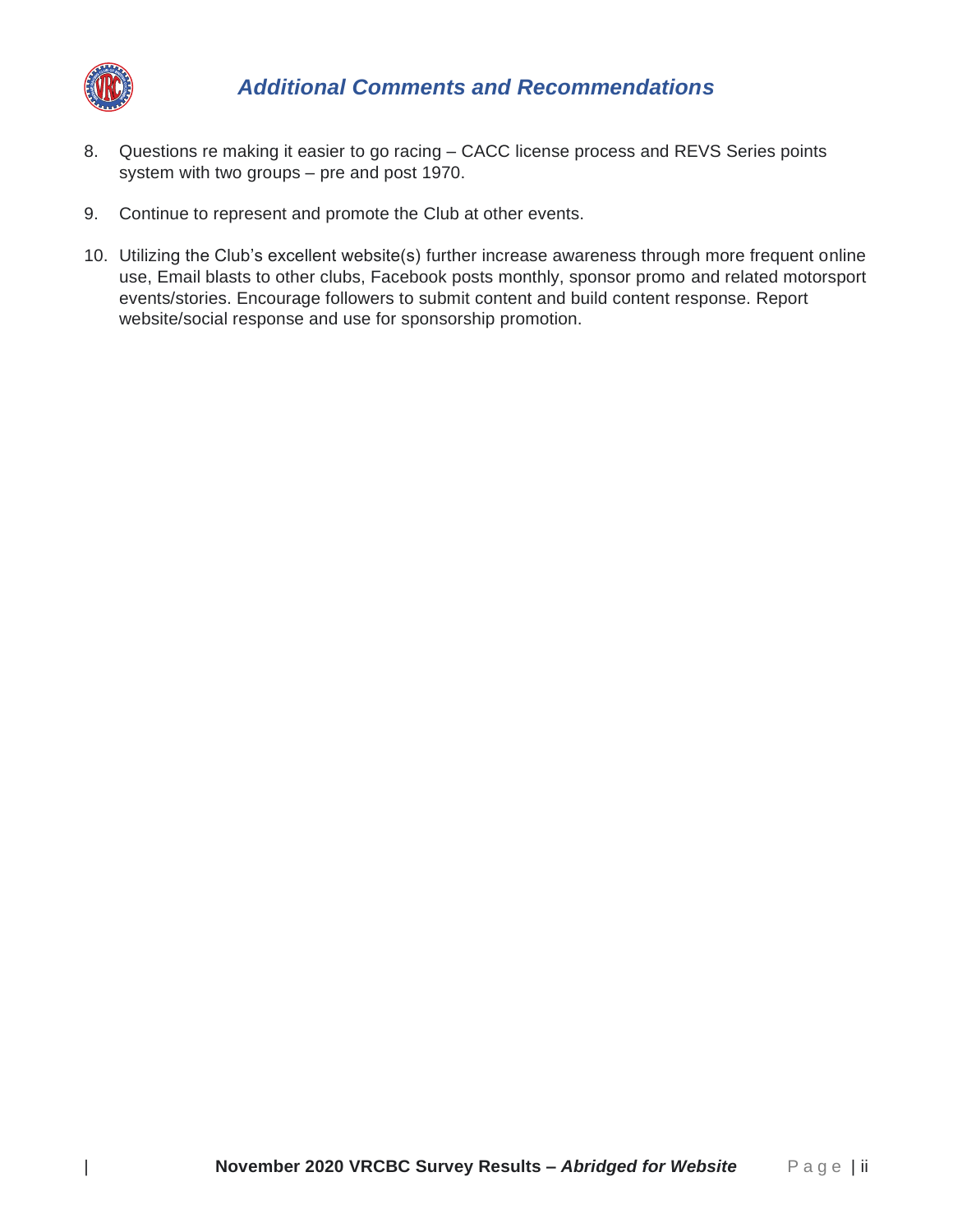# **Table of Contents**

| 7) Is the allotted track time for VRCBC REVS series & BCHMR weekend satisfactory? 9                                                                                                             |  |
|-------------------------------------------------------------------------------------------------------------------------------------------------------------------------------------------------|--|
| 8a) Do you have suggestions on how the club can strengthen/enforce the "vintage spirit" on the                                                                                                  |  |
| 8b) At what tracks, other than Mission, would you like the club to host events? 12                                                                                                              |  |
| 8c) Are you interested in using your vintage car at any or all of the following events?14                                                                                                       |  |
| 9) Do you have suggestions to improve VRCBC/BCHMR racing events? 14                                                                                                                             |  |
|                                                                                                                                                                                                 |  |
|                                                                                                                                                                                                 |  |
|                                                                                                                                                                                                 |  |
|                                                                                                                                                                                                 |  |
|                                                                                                                                                                                                 |  |
|                                                                                                                                                                                                 |  |
| 3) Would you be interested in having theme nights and quest speakers at the regular meetings?                                                                                                   |  |
|                                                                                                                                                                                                 |  |
|                                                                                                                                                                                                 |  |
| 5) Optional Question: If you have further thoughts/ideas please tell us how the club can improve<br>for the benefit of existing members and to attract new members, both racing and social.  19 |  |
| 6) To help the club put fuel in the tank would you be in agreement to have optional levels of<br>membership for those who want to support the club financially. Examples: Social membership     |  |
|                                                                                                                                                                                                 |  |
|                                                                                                                                                                                                 |  |
|                                                                                                                                                                                                 |  |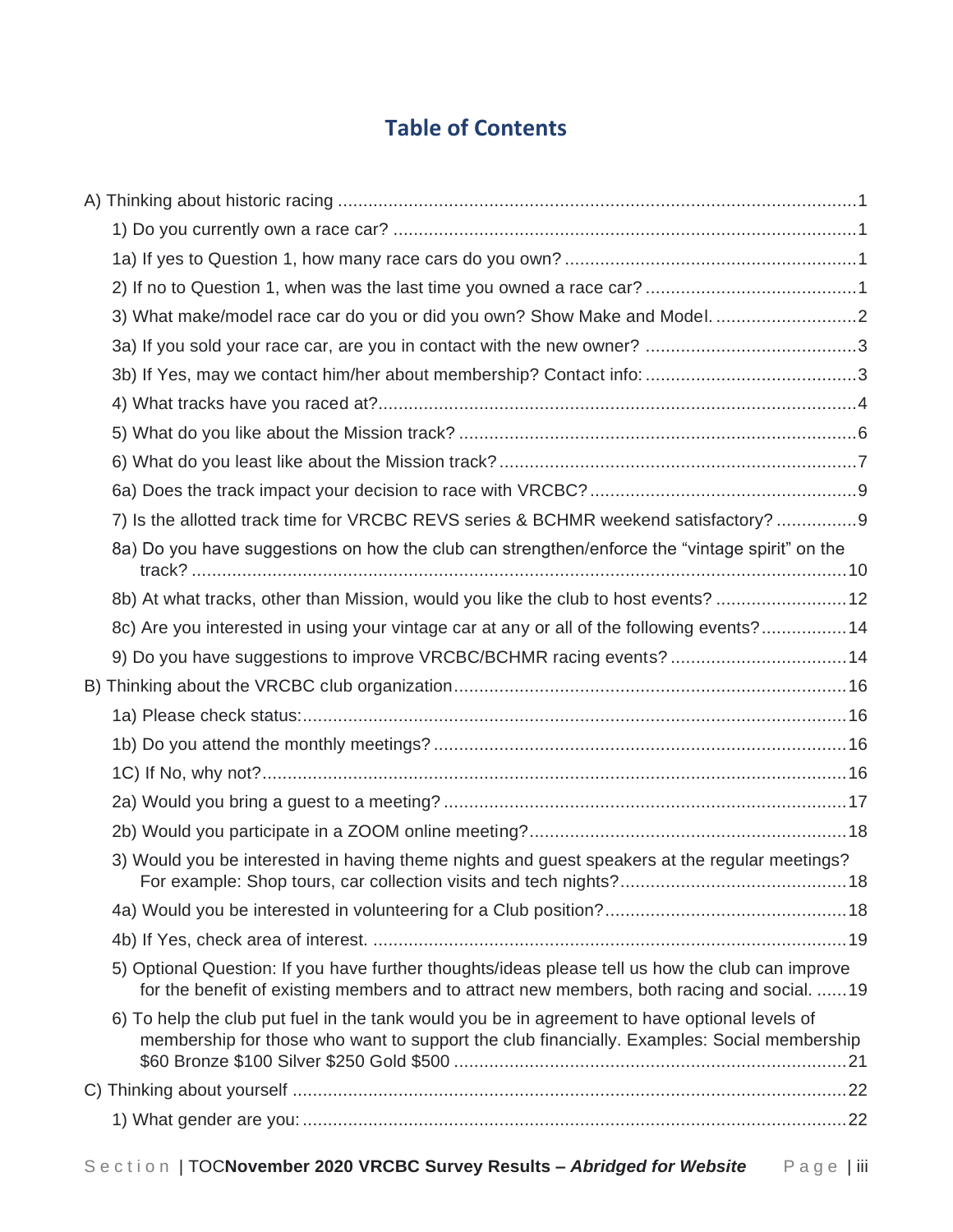

#### *Contents*

| 6a) Including entrants' fees, parts, repairs, fuel, travel & accommodation, approximately how |  |
|-----------------------------------------------------------------------------------------------|--|
|                                                                                               |  |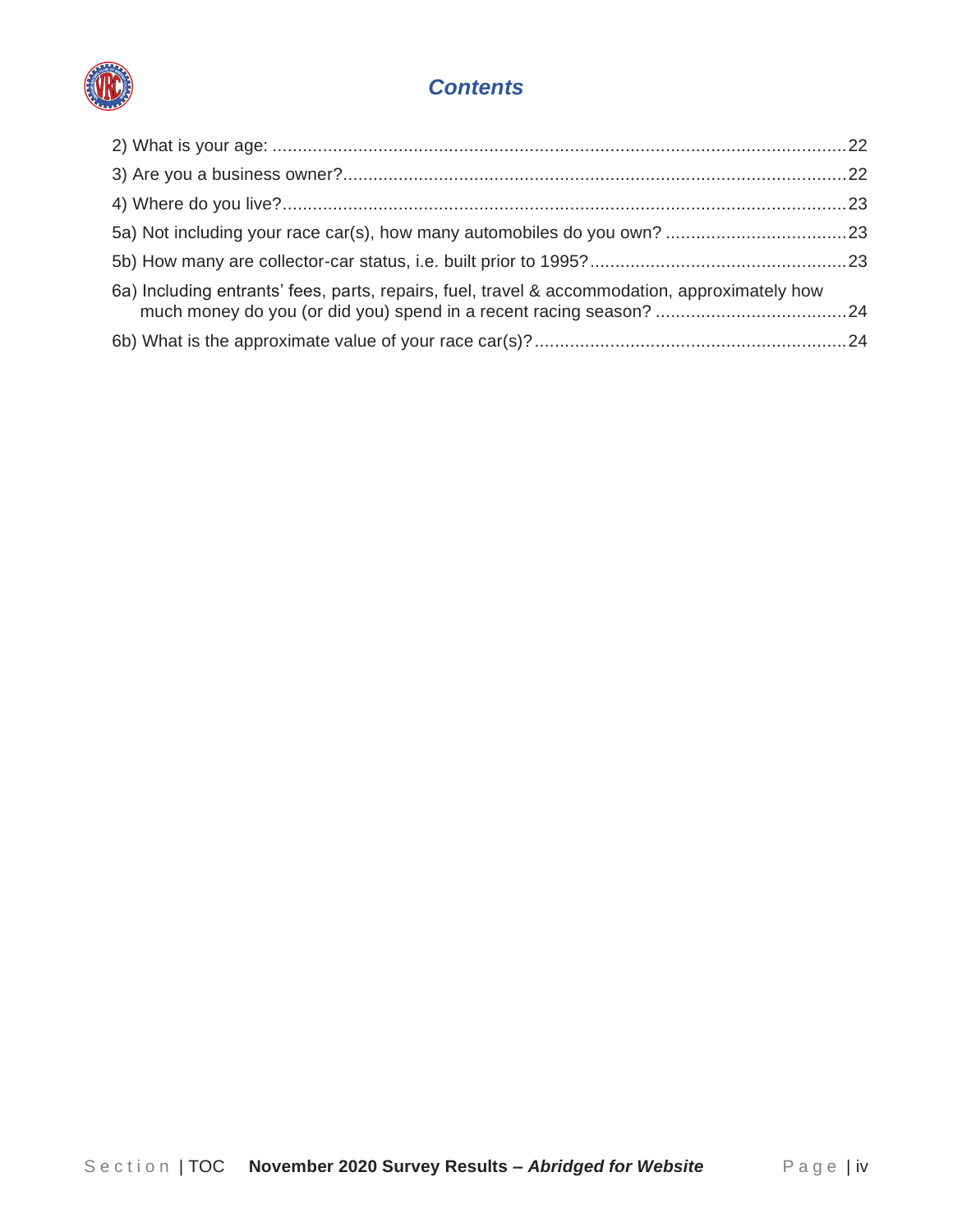# **A) Thinking about historic racing**

<span id="page-6-1"></span><span id="page-6-0"></span>1) Do you currently own a race car?

(113 responses)



86 yes, 27 No

<span id="page-6-2"></span>1a) If yes to Question 1, how many race cars do you own? (85 responses)



| <b>Race Cars Owned</b>                  | <b>Responses</b> Total cars |    |
|-----------------------------------------|-----------------------------|----|
|                                         | 5                           |    |
|                                         | 35                          | 35 |
| 2                                       | 29                          | 58 |
| 3                                       | 10                          | 30 |
| 4                                       |                             |    |
| 5                                       | 2                           | 10 |
| 6                                       | વ                           | 18 |
| <b>Total Respondents:</b>               | 85                          |    |
| <b>Total Cars owned by respondents:</b> | 155                         |    |

<span id="page-6-3"></span>2) If no to Question 1, when was the last time you owned a race car? (29 responses)

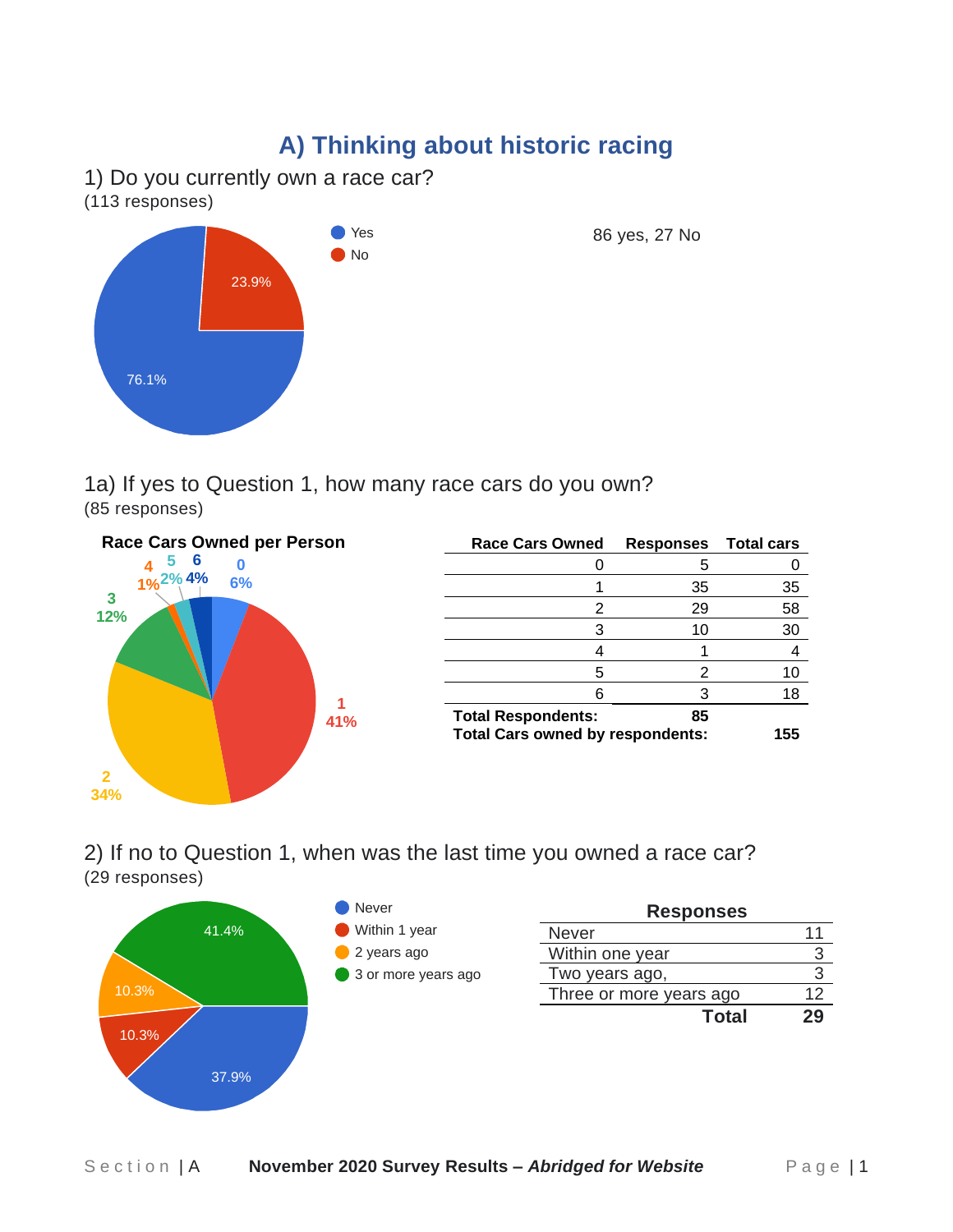

<span id="page-7-0"></span>3) What make/model race car do you or did you own? Show Make and Model. (91 Responses)

Aston DB4GT, Aston Martin DB4 GT 0129L, 1950 Allard J2, '59 Austin Healey Bugeye, '66 Austin Healey Sprite, Austin Healey 3000 (raced Sebring in 1960), Austin Healey Sprite 1960 (Bugeye), Austin Healey 100-6, AH Sprite 1965, Austin Healey 100-6/BN6 1958, AMS 276 Sports Racer, 69 Alfa Romeo 1750

BMW 2002, BMW E36 302 swapped, 1967 BMW 1600, BMW E30 325IS, BMW 2002, BMW 2002, '03 Birkin (Lotus 7 clone), Bowin P6 Formula 2 / Atlantic, 1973 Brabham BT40, Brabham BT5

Chevrolet Camaro, Chevrolet Camaro, 1974 Camaro, 1968 Camaro (L78/L89), '89 Players Special Camaro, Caldwell D13 (FVee), 1976 Caldwell D13 (FVee), Cobalt SS, Players Camaro

Datsun 510, Datsun 510, Datsun 510, Datsun 510, Datsun 510, Datsun 240Z, 1971 Datsun 240Z, Datsun 240Z, Datsun 240Z, Devin

Elva Courier, 1958 Elva Mk III Sports Racer

Ford Mustang (Fox body) Stock Car, Ford Mustang Grp3 GT 350, 67 Ford Cortina, '65 Mustang, Ford Mustang, 1969 Ford Escort, Formula Continental

GRD 373 Formula Three, GSM Flamingo

Honda, Honda Civic, 1990 Honda Civic Si, Honda Civic (BF Goodrich), 1990 Honda CR-X, Honda CR-X, 1990 Honda Civic, 1991 Honda CR-X, Honda(s),

Jaguar E-type, Johnston JM6 Formula Atlantic

Lola 590 Sports Racer, Lola T360, Lola Mk1, Lotus 23b, '62 Lotus Super 7, Lotus Super 7, Lotus Super 7, Lotus Super Seven, Lotus 7, '69 Lotus Seven, Lotus Cortina, Lola 540 FF, Lola 492 S2000, Lola T340 FFord

Mallock M27, Mini Cooper, Mini-Clubman, Mini, Mini Cooper, '84 Mini, 1977 Austin Mini, Austin Mini Sprint, '67 Mini, 1966 MGB, MGB, 1966 MG, MGA (2), MGB GT (2), Mazda Miata, (Spec) Miata, '93 Miata, (Spec) Miata, 1990 Miata, 1979 Mazda RX7, Marcos (under construction), McLaren M12 1970

Nissan, Nissan 240SX GT3 (2 cars), Nissan Z350, 1987 Nissan 300zx

Pontiac Trans Am, 1952 Porsche Cooper, 1973 Porsche RSR, Panoz GTS, Porsche 911, Porsche 944, Porsche, 2016 Cayman, Pontiac GT1 ground pounder, Porsche 944 Turbo, '72 Porsche, '88 Trans Am GT 1, Porsche 944, Porsche 911, Porsche 904 replica/clone

1972 Royale Super Vee, Ralt RT5

1993 Suzuki Swift, 1965 Sunbeam Tiger, Swift S2000, Saker GTE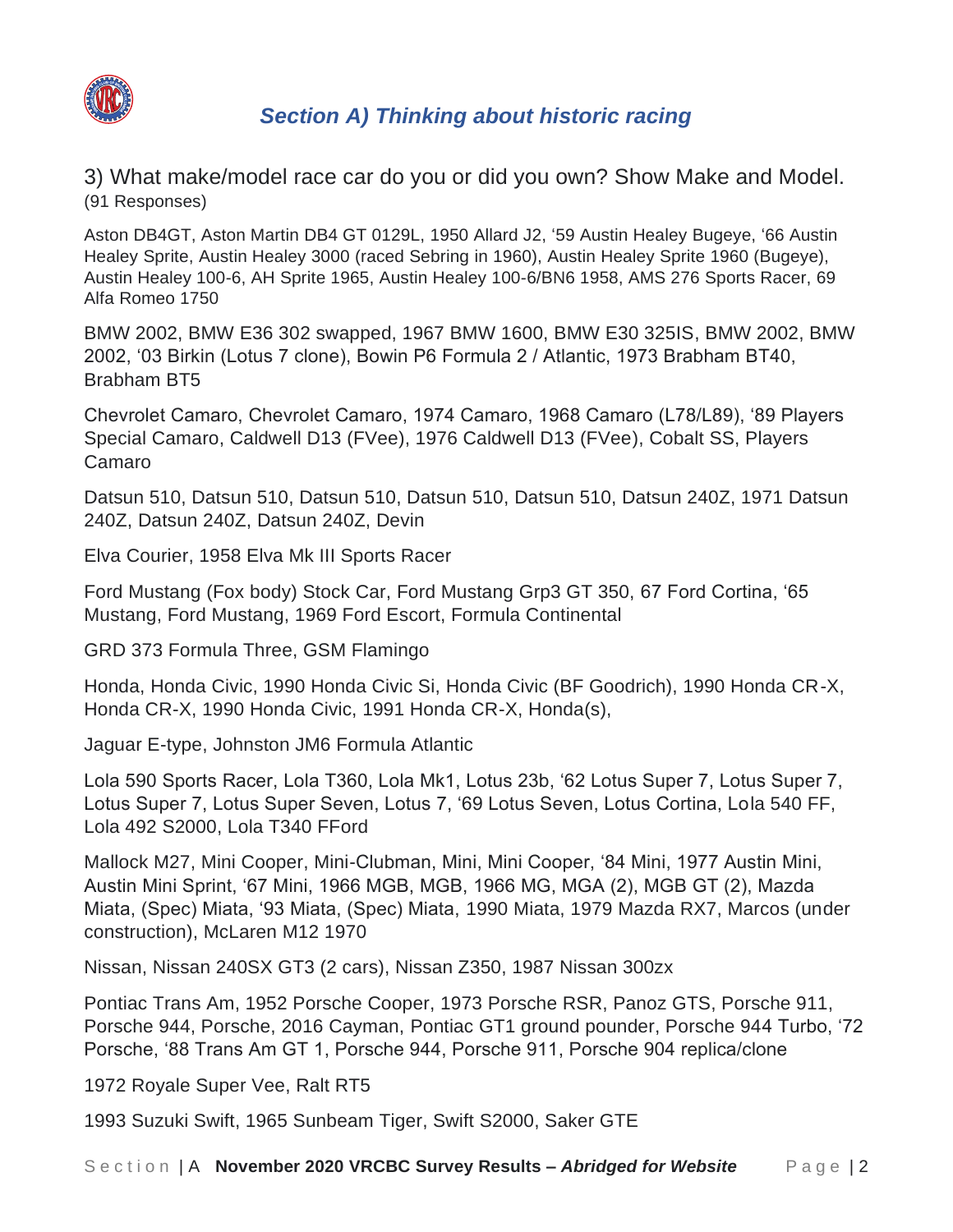

Triumph Spitfire, Triumph Spitfire, TOJ F201 Formula 2, 1990 Tsunami Formula Vee, Triumph TR6, '79 Tiga FFord, Tiga FFord, TVR, Tiga S2000

VW GTI, 1964 Vintage Vee Autodynamics MK 111B, 1963 VW Beetle, '93 Van Diemen F2000, Kelly FV, Van Diemen(s), Van Diemen FC, Volvo PV544, '98 Van Diemen, '91 Van Diemen, Van Diemen F2000

Zink FVee

*No Make Specified*: Various Formula Atlantic and Sports Racing cars, B Sports Racer, Formula Ford, Formula Ford, Vintage Formula Vee, Formula Vee, Formula Vees

<span id="page-8-0"></span>3a) If you sold your race car, are you in contact with the new owner? (39 responses)



<span id="page-8-1"></span>3b) If Yes, may we contact him/her about membership? Contact info: 8 responses

- 1. N.A.
- 2. No. Lives in Quebec
- 3. No
- <span id="page-8-2"></span>4. Sold last year and new owner plans to join us next year.
- 5. Yes. New owner is a current SCCBC member).
- 6. Yes
- 7. I will try to locate him and tell him to contact VRCBC
- 8. They are current members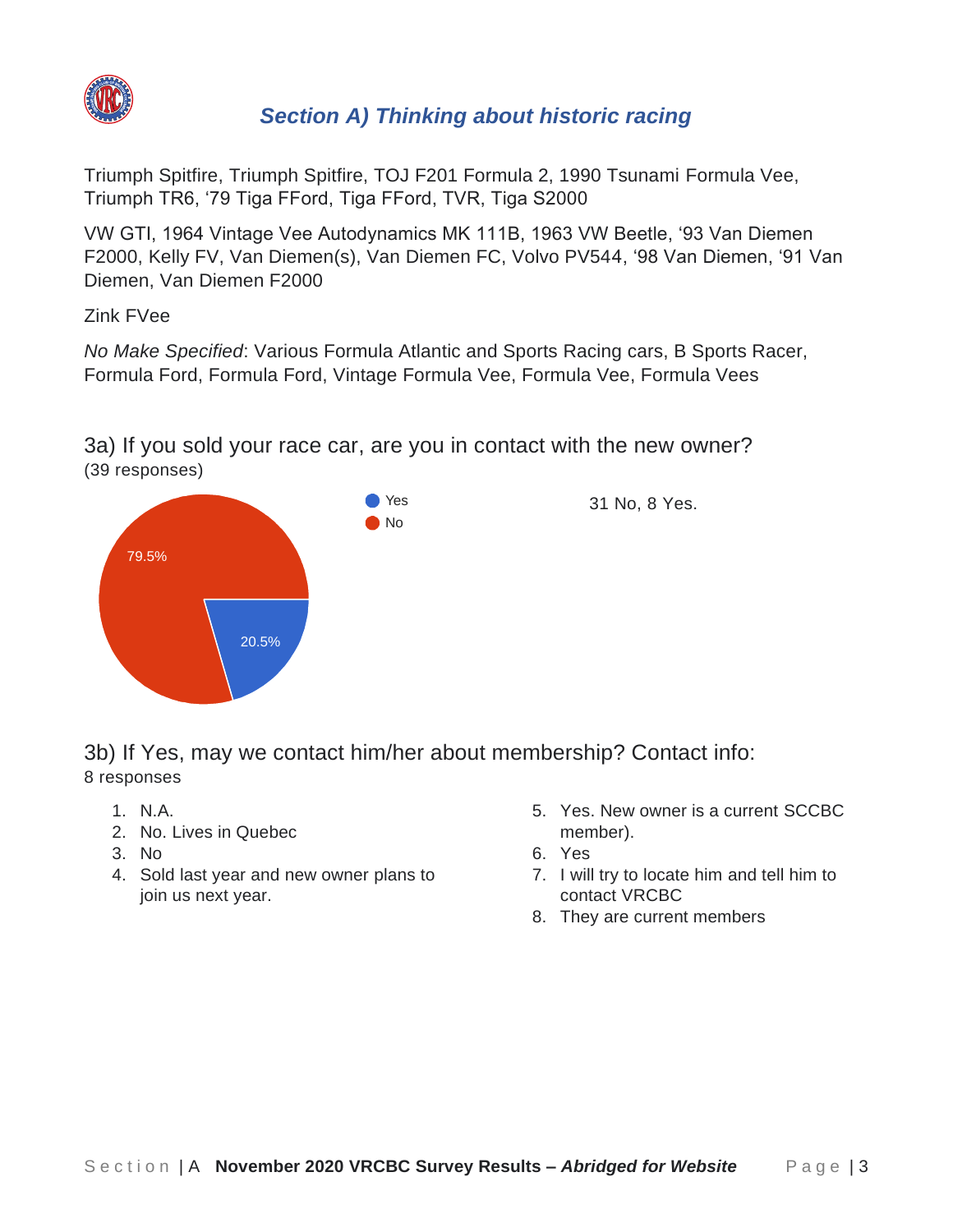

## 4) What tracks have you raced at?

(93 responses)

- 1. Mission
- 2. Mission
- 3. Westwood, Mission, Victoria.
- 4. Mission, Seattle, Portland, Spokane
- 5. Westwood, Victoria, Mission
- 6. Mission, Spokane, Grassy lands, Portland, Thunderhill California, Area 27
- 7. Rivers Edge (Mission), Seattle, Portland, Spokane, The Ridge
- 8. Every western North American track plus Indy, Mid-Ohio, Topeka
- 9. Mission, Area 27
- 10. Portland, Seattle, Laguna Seca, Area 27, Mission
- 11. Westwood, PIR, SIR, Laguna Seca, Spokane, Watkins Glen, NHMS, Mont-**Tremblant**
- 12. Mission, Seattle
- 13. Area 27, Thunderhill, Pacific Raceway (Seattle), Mission, Portland, Spokane
- 14. Pacific Raceways (Seattle), PIR (Portland), The Ridge, Mission, Spokane
- 15. Mission, Seattle, Portland, Sonoma, Laguna Seca, ORP (Grass Valley, Oregon), Sebring, Watkins Glen, Schenley Park (Pittsburgh), Road America
- 16. Westwood, Mission
- 17. Western Speedway (Victoria), Westwood, Pacific Raceways (Seattle), Spokane, Portland International Raceway, The Ridge, Laguna Seca, Mission
- 18. 10 different
- 19. Mission, Sonoma
- 20. Mission, Area 27
- 21. Mission, Pacific Raceway (Seattle), Portland Int, Thunderhill, Laguna Seca, Willow Springs, Sears Point, Buttonwillow, Westwood
- 22. Westwood, Mission, Seattle, Portland, The Ridge.
- 23. Debert, St. Jovite (school), Shannonville (school), AMP, Mission, Portland, Area 27
- 24. Mission, Seattle, Portland The Ridge **Buttonwillow**
- 25. Westwood, SIR, PIR, Spokane (Deer Park), Victoria
- 26. Mission, Seattle, Portland, Laguna Seca
- 27. Westwood, Victoria, Mission.
- 28. Mission, Laguna Seca, Sears Point, Willow Springs, Las Vegas
- 29. Westwood, Edmonton International, Pacific Raceway (Seattle), Portland International Raceway Deer Park, Western Speedway (Victoria)
- 30. Sonoma, Laguna Seca, Thunderhill. Portland, Chuckwalla, Spokane
- 31. Westwood, Seattle, Mission, Portland, Shelton, Del Mar, Area 27/
- 32. Mission, The Ridge, Portland, Pacific Raceways (Seattle), Westwood, PIR (Portland), Mosport, Laguna Seca
- 33. Seattle, Portland, Thunderhill, Buttonwillow, Sonoma, Monterey, and half a dozen others
- 34. Seattle, Spokane, Mission, Portland
- 35. Mission. want to race at Mosport in the VARAC race - someday
- 36. Westwood, Seattle, Portland, Sears Point, Laguna Seca, Mosport, Shannonville, Sanair
- 37. Laguna Seca, The Ridge, Pacific Raceway (Seattle)
- 38. Mission Race Way Park, Vancouver Island Motorsport
- 39. EIS (Edmonton), Gimli, Westwood, Mosport, SIR (Seattle), The Ridge Spokane, Mission, Las Vegas, Castrol Race Way (Edmonton), Race City (Calgary), Area 27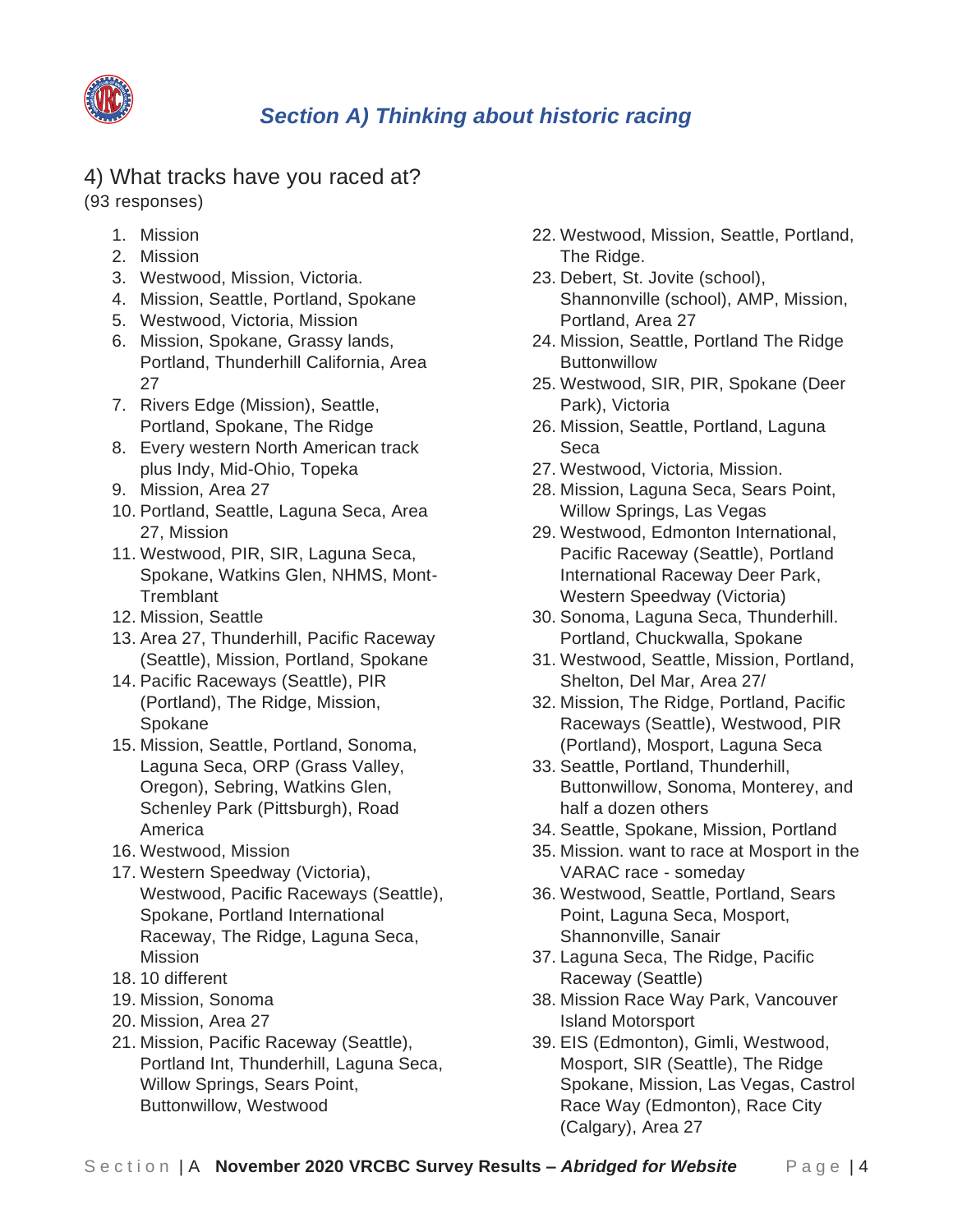

- 40. Mission, Spokane, Pacific Raceways (Seattle), PIR (Portland), Sonoma, **Thunderhill**
- 41. Mission, Seattle, Portland,
- 42. dozens
- 43. many over 30+ years
- 44. Westwood, Mission, Seattle, Portland, Olympia Airport, Spokane, Victoria, Langley Oval, Evergreen Speedway, Ioco Hillclimb, St. Jovite
- 45. Mission, SIR (Seattle), PIR (Portland), Laguna
- 46. Most,
- 47. Seattle, Portland, Laguna Seca, Sears Point, Phoenix, Road America, Mission, Westwood
- 48. About 40
- 49. Raced at Mission and Road America, done track events at numerous tracks
- 50. Mission, Kent, PIR (Portland), The Ridge, Area 27
- 51. Westwood, Mission, SIR (Seattle), Portland
- 52. Harewood Acres, Mosport, Laguna Seca, Sears Point, Seattle, Portland, Bremerton, Area 27, Elkhart Lake, Indianapolis Motor Speedway, Mission Raceway Park, Vancouver Indy, Agassiz Speedway, Western Speedway, Saratoga, Barnes Lake (ice racing).
- 53. Mission, Portland, SIR (Seattle), The Ridge, Calgary, Sears Point, Westwood
- 54. Mission, Area 27
- 55. Westwood, Seattle, Portland, Laguna Seca, Willow Springs, Thunderhill, Mosport, Rivers Edge (Mission),
- 56. Many... Mission, Kent, Portland, Thunderhill, Laguna Seca
- 57. Mission, Seattle. Portland, The Ridge, Laguna Seca
- 58. Mission, Portland, Seattle, Spokane
- 59. Mission, Spokane, Oregon Raceway Park (Grass Valley), Portland, Laguna

Seca, The Ridge, Pacific Raceway (Seattle)

- 60. Mission, Portland International Raceway (PIR)
- 61. Mission Only
- 62. Westwood, Mission, Seattle, Portland, Thunderhill, The Ridge, Sears Point, Laguna Seca, Mid Ohio, Brainerd International Raceway (Brainerd, Minnesota), Carberry Airfield (Carberry, Manitoba). Victoria.
- 63. Westwood, SIR (Seattle), Spokane, Portland, Tillamook (Naval Air Station, Tillamook, Oregon), Knox Mountain
- 64. PIR (Portland), Pacific Raceways (Seattle), Bremerton, The Ridge, Mission, Buttonwillow, Laguna Seca
- 65. Mission, Laguna Seca, Westwood, Tacoma, Seattle
- 66. Westwood Pacific Raceway Mission
- 67. Mission, St-Eustache, The Ridge
- 68. Mission, Calgary, Bremerton, Seattle, Spokane, Portland, Road America
- 69. Portland, Seattle, Spokane, Calgary, Westwood, Mission, Knox Mountain
- 70. Mission, Calgary, Mosport, Shannonville, Calabogie, Mont-Tremblant, Nova Scotia, Infineon CA, Hallet OK, Watkins Glen, VIR, Beaverrun PA, Pittsburgh PA, Gratton MI, Summit Pt. WV, Mid Ohio, Lime Rock CT, Louden NH, Waterford Hills MI, Road America
- 71. Road America, Blackhawk, Area 27, Mission, Brainer, Road Atlanta
- 72. Mission, Seattle, Portland, Munroe, Thunderhill, Laguna Seca
- 73. Mission, Portland
- 74. Westwood
- 75. Westwood, SIR, PIR, Spokane, Laguna Seca, Brands Hatch.
- 76. Mission, Knox Mountain
- 77. Westwood, Pacific Raceway, PIR (Portland), Sonoma, Calgary, Olympia,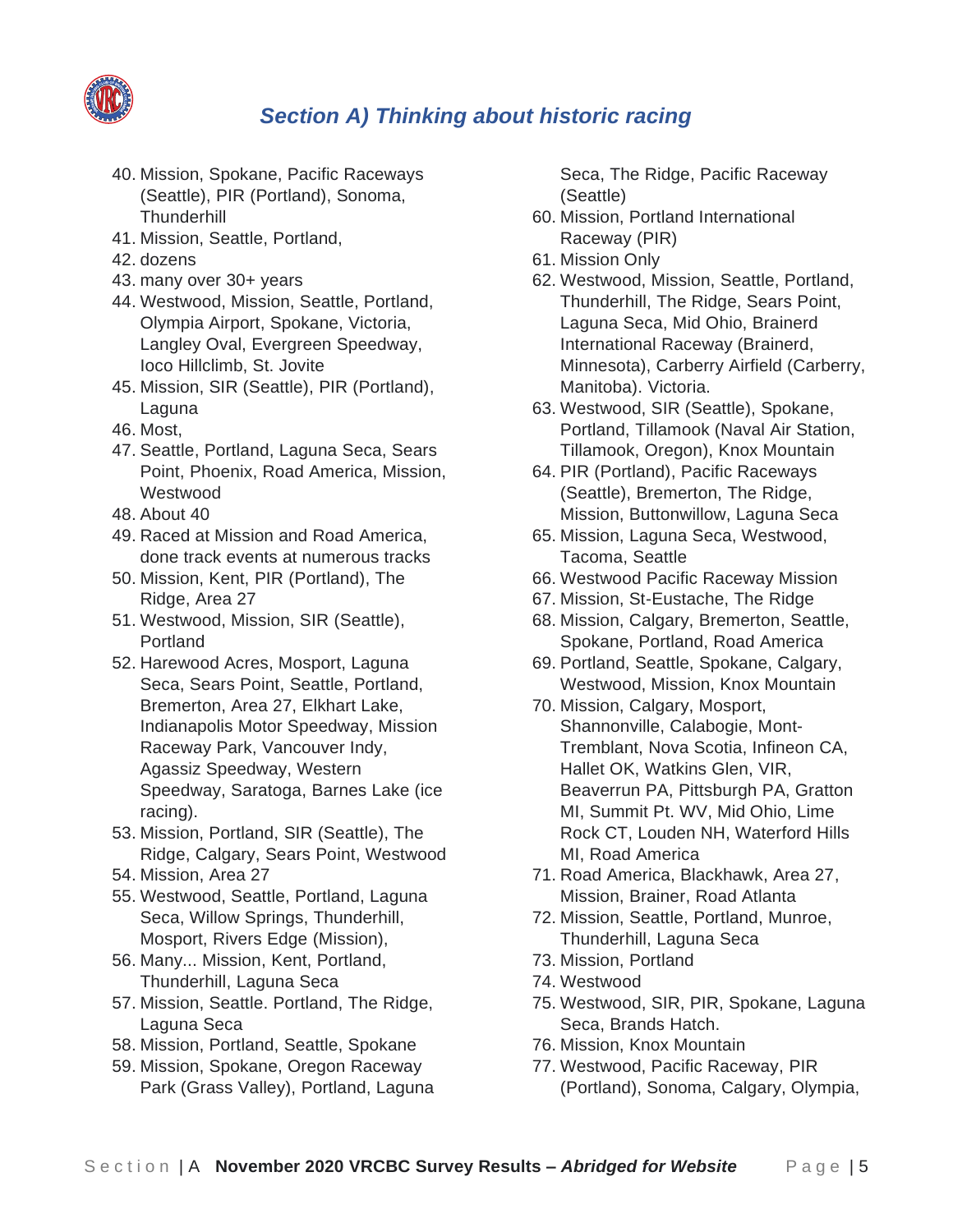

Mission, Tacoma Street Course (Tacoma Grand Prix)

- 78. Mission, Spokane, The Ridge, Pacific Raceways (Seattle), Portland
- 79. All in Pacific NW, plus many others
- 80. St. Jovite, Mosport
- 81. Dozens of tracks across Canada and USA
- 82. many
- 83. Area 27
- 84. Mission
- 85. Donington
- 86. Brands Hatch
- 87. Silverstone
- 88. Snetterton
- 89. Westwood, etc.
- 90. Mission, Portland, Seattle, Kelowna, Ridge, Halifax, Area 27, etc.
- 91. Mission, Portland, Seattle
- 92. PIR (Portland), Area 27, Pacific Raceways (Seattle), Autodromo Hermanos Rodriguez, The Ridge
- 93. Seattle, Portland

## <span id="page-11-0"></span>5) What do you like about the Mission track?

- (97 responses)
	- 1. Challenging
	- 2. Close
	- 3. Close to home
	- 4. Close to home and well-run track!!!
	- 5. Technicality and fun!
	- 6. Local
	- 7. Its close
	- 8. It is close and very challenging
	- 9. It is a great track, always well organised, wonderful volunteers!
	- 10. Closer to home
	- 11. Only show in town
	- 12. Its location in Canada
	- 13. the people
	- 14. Tight course, awesome people, nice surroundings
	- 15. It's in BC
	- 16. Friendly service
	- 17. It's close
	- 18. It's the closest track to home.
	- 19. Affordable & fun
	- 20. Close to my home & friendly people
	- 21. Friendly atmosphere
	- 22. Closest track to home
	- 23. convenient location / close to home, not intimidating (although it is technically challenging)
	- 24. it's convenient
	- 25. It is our only track
- 26. I race 1/4 mile there---its the best--road racing on a bike is scary--too much cement.
- 27. Big cars eat up brakes--but we are lucky to have it--heard there is a movement by a realty company to shut all of Mission Raceway down. The VRC needs to be very proactive to make sure that does not happen!
- 28. It's challenging, great volunteers.
- 29. Suited the Mini. Technical track.
- 30. It's all we have.
- 31. It is in Canada
- 32. in Canada... convenience... easy to see most of the action
- 33. Close proximity for me
- 34. Close to where I live now
- 35. It the closest track to where I live. I do not have a trailer, so I drive the race car to the track
- 36. It's length, there are some challenging corners. Close to off track services, good spectator viewing
- 37. It is a great small-bore track (which is what I have) and relatively close to home. I also like the fellowship with the folks there
- 38. The people
- 39. Proximity, challenging technical track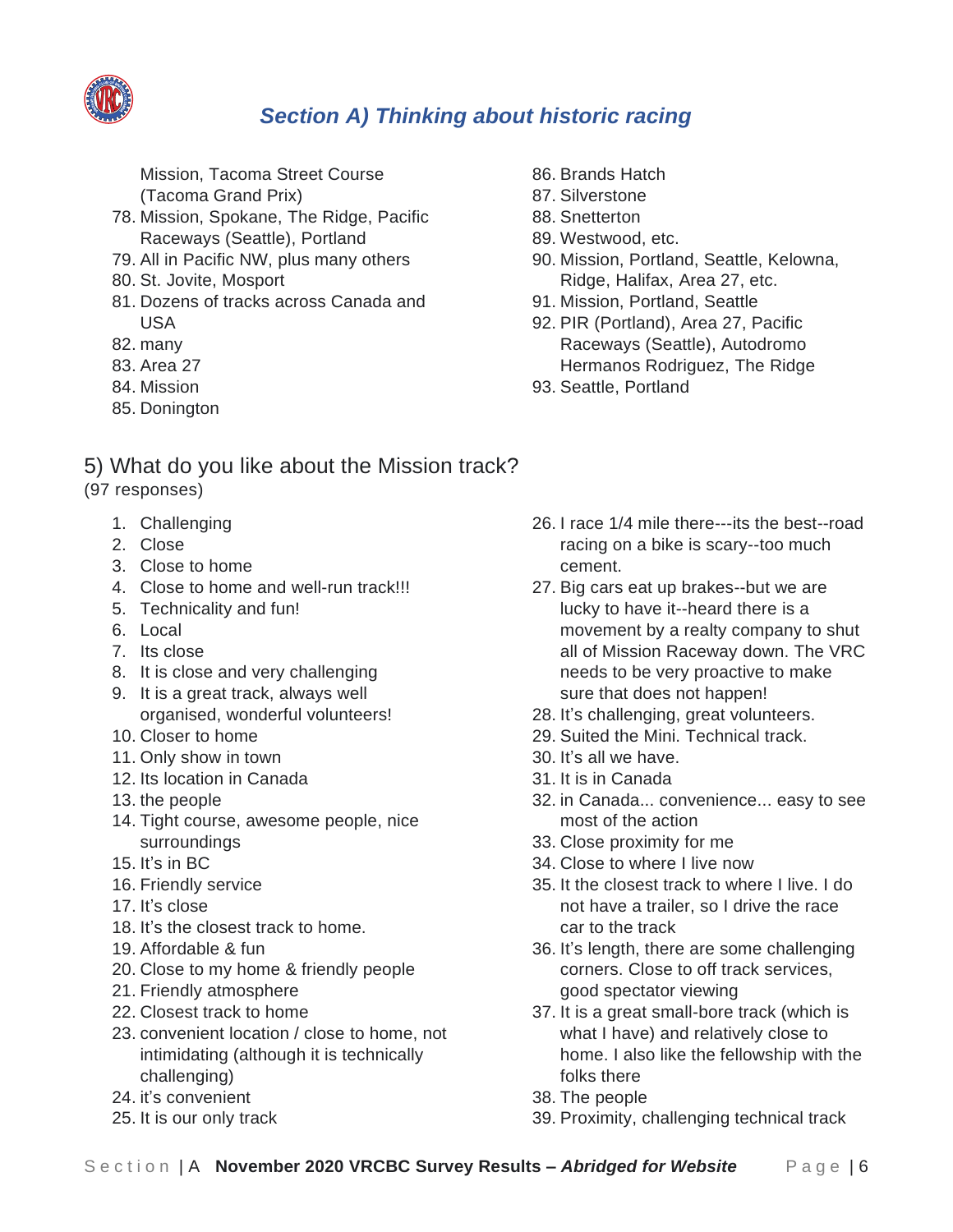

- 40. It is close. It is fun. It has a experienced competent safety/META volunteers. it is a good technical track to develop and work on racing skills. A good social group of racers use it. A great cross section of racers to learn from.
- 41. Good Club Track well organized Fun event
- 42. Fun track to drive.
- 43. Not much.
- 44. technical
- 45. It's tight, fast and the people are excellent.
- 46. Home track/ Highly technical /friends
- 47. It's close and though small is still very technical and challenging.
- 48. Convenient and friendly
- 49. The event, the variety of cars, the organizers
- 50. Excellent. learning track with good handling options.
- 51. A technical track well suited for a Formula Ford
- 52. Affordable
- 53. It's handy
- 54. Technical.
- 55. Close
- 56. Close to home
- 57. Location, people
- 58. Nearby...in Canada
- 59. Short
- 60. Proximity
- 61. Its a close track and is challenging
- 62. Tight and exciting. Feels old school, like a city circuit. Love driving there.
- 63. I live 7 minutes from the track in Abbotsford, so it is very convenient to go there.
- 64. Seems conducive to my car and style of racing
- 65. Nothing
- 66. Is still a challenge to improve your lap times
- 67. The SCCBC/VRCBC community
- 68. Challenging/busy
- 69. Reasonably close
- 70. Accessible. Relatively safe speeds.
- 71. The people, the Event, the variety of cars
- 72. Close, and in my country
- 73. Close to home, and I know the people that race there -- they are friends and they are good natured and fun.
- 74. I have never raced on that track but it is a good little sprint track.
- 75. It's close. Otherwise, nothing.
- 76. Fun but challenging
- 77. Great FV track, really great people, good grids, reasonable costs
- 78. Proximity and staff
- 79. It is closest track that I get to race at.
- 80. I am inclined not to race in Mission—I'll give it 2 out of 10 rating
- 81. Close to home
- 82. It is close to home
- 83. Close
- 84. Inexpensive to race there
- 85. Is all we have
- 86. It is in the lower mainland. It is technical.
- 87. Good for small bore cars
- <span id="page-12-0"></span>6) What do you least like about the Mission track? (89 responses)
	- 1. Too short
	- 2. Walls
	- 3. Walls
	- 4. None
- 5. Nowhere to wash your hands with running water
- 6. Turn 7 bollards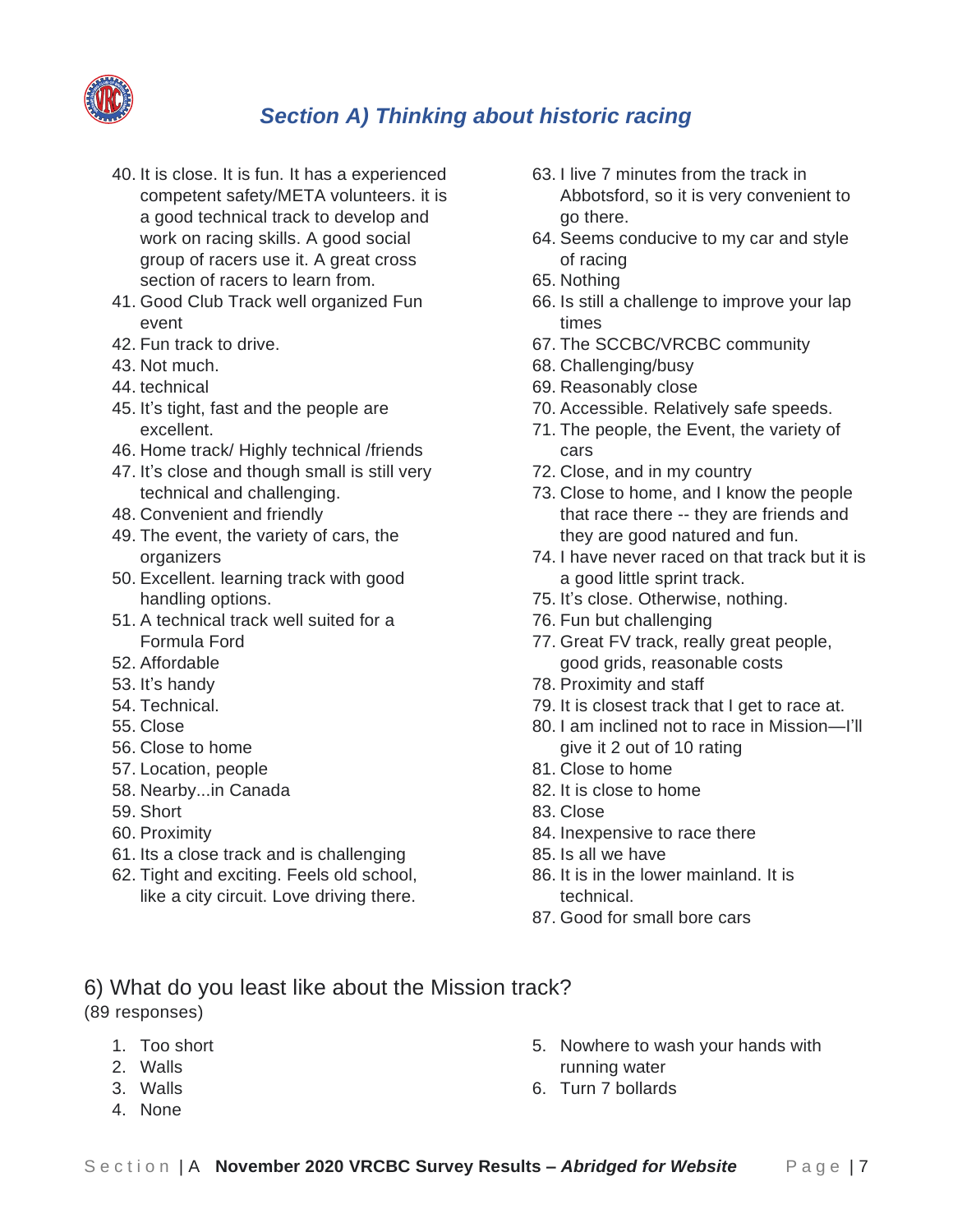

- 7. It is too far from where we live, would like to have practise days on Fridays before the race weekend.
- 8. Love it there...
- 9. Concrete
- 10. Mosquito season.
- 11. Rain, cement walls, LOL
- 12. It can have a lot of debris
- 13. Paddock
- 14. It's a bit tight
- 15. Short
- 16. The lack of scenic ambience.
- 17. Length
- 18. Concrete walls
- 19. Busy
- 20. Flat, not intimidating
- 21. It's flat
- 22. The road course needs to be longer… I know wishful thinking
- 23. Lack of runoff, concrete walls.
- 24. Lack of runoff
- 25. The walls come at you very fast. No run-offs. Short.
- 26. It's dangerous no run off and the speed difference in run groups, some drivers are idiots
- 27. It's a short track
- 28. Terrible layout/ length/ width/ no cooling for brakes /
- 29. Size... lack of facilities… can sometimes feel less than welcoming
- 30. Too short, not very safe, meager amenities
- 31. Narrow and too many walls.
- 32. It's short, paddock space can be challenging
- 33. I would like more runoff at turn 2 before the wall if I had my way.
- 34. Mosquitoes
- 35. Would love a longer track like old **Westwood**
- 36. Track size. Lighting in the early evening early spring late fall.
- 37. Its ok
- 38. Lack of safe runoff on many corners.
- 39. Short track
- 40. It is what it is…
- 41. Unfounded bitching about how hard on brakes it is
- 42. A big crash and ending up in hospital!
- 43. The rent the SCCBC charges the VRCBC to put on our BCHMR.
- 44. Short, T3 bump
- 45. Too many slow 180 degree bends. More like a go-cart track. Couldn't scare yourself if you tried
- 46. Concrete and lack of run off areas.
- 47. Walls can be intimidating in a few spots
- 48. Flat
- 49. Short for Formula
- 50. Short, poor runoffs, concrete
- 51. Too short, no elevation.
- 52. Concrete Walls
- 53. Length
- 54. Lack of amenities
- 55. A bit formal and 'closed'
- 56. Crowded paddock
- 57. Not much
- 58. Too short, too slow.
- 59. Little short
- 60. Lack of facilities
- 61. Close to home.
- 62. Good be longer
- 63. Small
- 64. Walls, Flat, Short
- 65. Mosquitos and water. Travel time. The fact that no one can hear the announcer. The fact that the track (despite some effort) looks dingy all the time. The bizarre new clubhouse.
- 66. Too many 90 degree slow corners, not scary or exciting
- 67. It's ok, nice and close… technical
- 68. Amenities
- 69. Short and flat. But maybe that is enough challenge for a novice…
- 70. The cement blocks all around it, not much run off.
- 71. Small and tight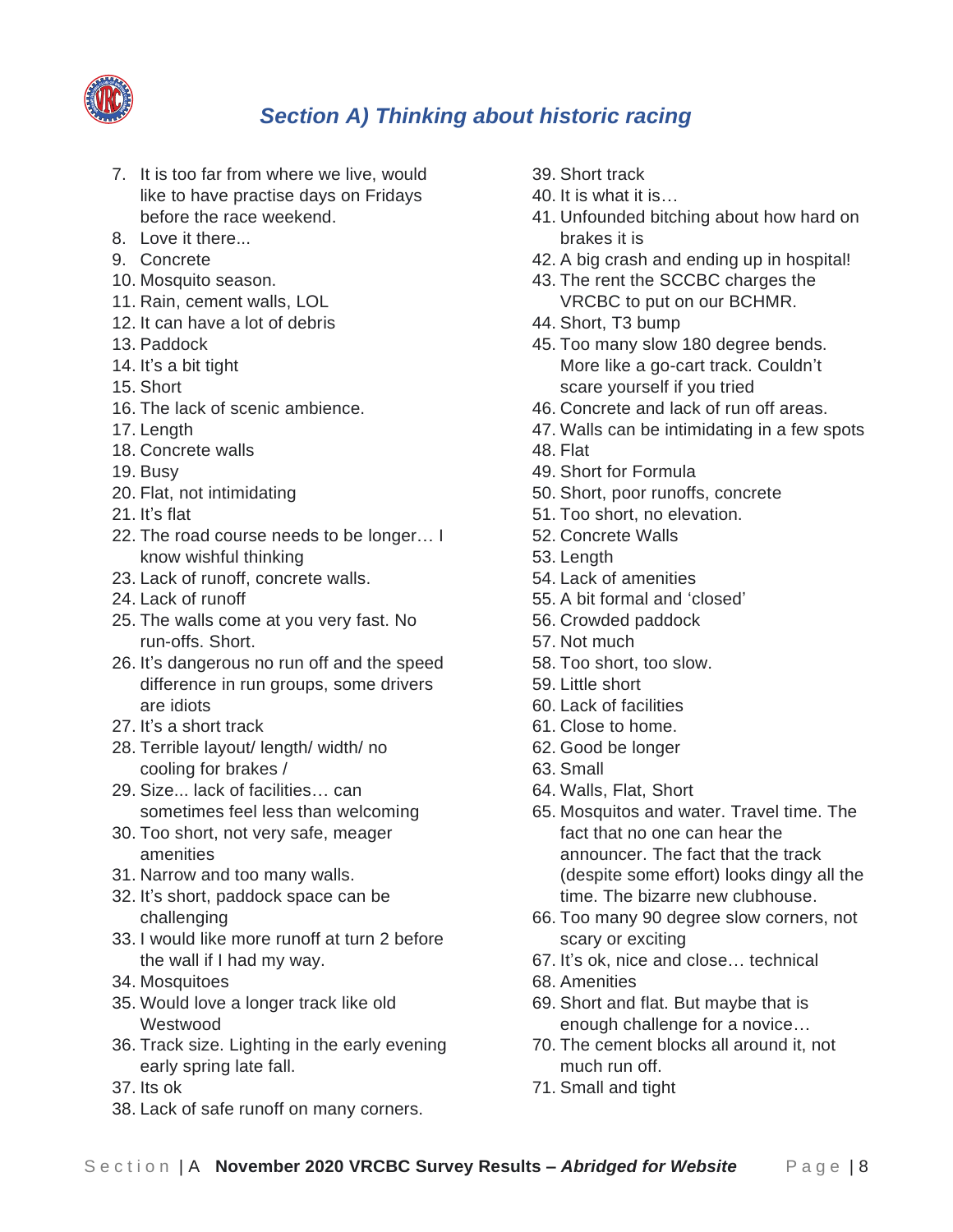

- 72. Too tight and feels like a temporary street course to me.
- 73. Length; too short
- 74. I love it
- 75. Lack of a snack concession
- 76. Tight confines
- 77. Short, no elevation change
- 78. Short
- 79. Too small
- 80. Short and choppy
- 81. Bumpy
- 82. Short
- 83. Walls are very close (no run-off)
- 84. Doesn't flow very well (lots of slow corners, not a lot of medium speed or fast ones)
- 85. Is all we have
- 86. The bugs! But as for the actual track, I haven't raced at any other tracks to compare.
- 87. The walls and lack of runoff, also it is hard on brakes.
- 88. Small, hard on the car
- 89. Politics

#### <span id="page-14-0"></span>6a) Does the track impact your decision to race with VRCBC? (100 responses)



<span id="page-14-1"></span>7) Is the allotted track time for VRCBC REVS series & BCHMR weekend satisfactory?

(92 responses)

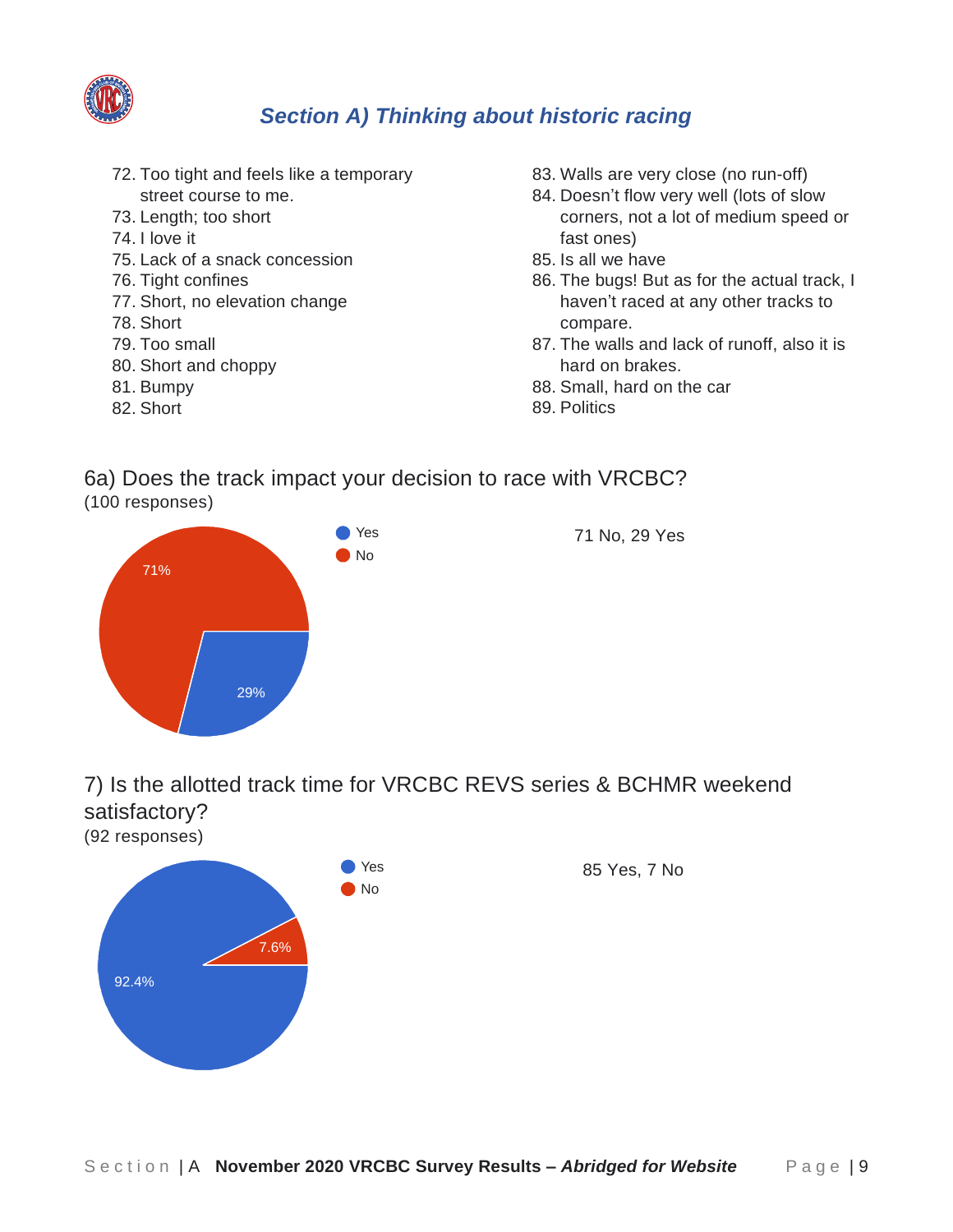

<span id="page-15-0"></span>8a) Do you have suggestions on how the club can strengthen/enforce the "vintage spirit" on the track?

(62 responses)

- 1. No
- 2. More races!!!
- 3. Encourage period correct modifications and styling. Liveries
- 4. Start being more inclusive, i.e.: 50-60 British sports cars are not the only vintage car made. Good job moving that way.
- 5. Pre-race reminder, "Senior" driver chat with individual, coffee/donut gathering.
- 6. Include a VRCBC set of "principles to race by" in the drivers' entrant packs and review at driver meetings.
- 7. Two-day races, Saturday night group dinner. If I drive 10 hours to get there, I would like more than one day of racing, more fellowship
- 8. Enforce rules for car prep and driver discipline. I don't want to race with idiot drivers that could cause an accident and damage my car.
- 9. I think by and large it's pretty good. There are a few bad apples… not too many but they need to be cautioned and talked to at times.
- 10. Longer straight
- 11. More competitors so we become a force as opposed to a small group of orphans that SCCBC graciously gives a little bit of track time to. I would also loose the constant Westwood allusions as that is ancient history and anyone under 40 doesn't know anything about it. Move on. [It was there I obtained my competition licence the first time]
- 12. Vintage drivers' meeting
- 13. Modified cars show M, start at back
- 14. Encourage some of the Mission regulars that they can run in Vintage
- 15. I think the Vintage Spirit is consistently good with the regulars. As with

anything, peer pressure is the most effective way to enforce desired group behaviour.

- 16. One group under 2 litre and one over
- 17. Sorry none
- 18. Get new members--have a serious membership drive--Join a National Club to get some PR
- 19. Allow more cars. Keep the 25 years limit. Classify the cars by class if necessary. Loosen some restrictions.
- 20. Penalize bad drivers. If an incident happens ban the driver, like the old days.
- 21. Encourage 1980s and older Spec Miatas.
- 22. Better handicap system, points for originality, no towing, vintage tow/support vehicle.
- 23. More stringent car requirements
- 24. I've only raced the BCHMR, but what I saw was very good. I think the reverse grid was great fun
- 25. I think trying to maintain the "no contact" thing is important for people who race vintage cars. they are expensive and hard to fix - with less crash protection than modern cars. it would also be nice to have more cars to race with in the same general league/horsepower range.
- 26. Less modern cars.
- 27. Keep the social events as they offer the best added value for lots of folks (history and stories of interest).
- 28. Have some drivers come to Castrol in Edmonton.
- 29. Screen new members to ensure they understand what the 'spirit' means and that they would adhere to this requirement.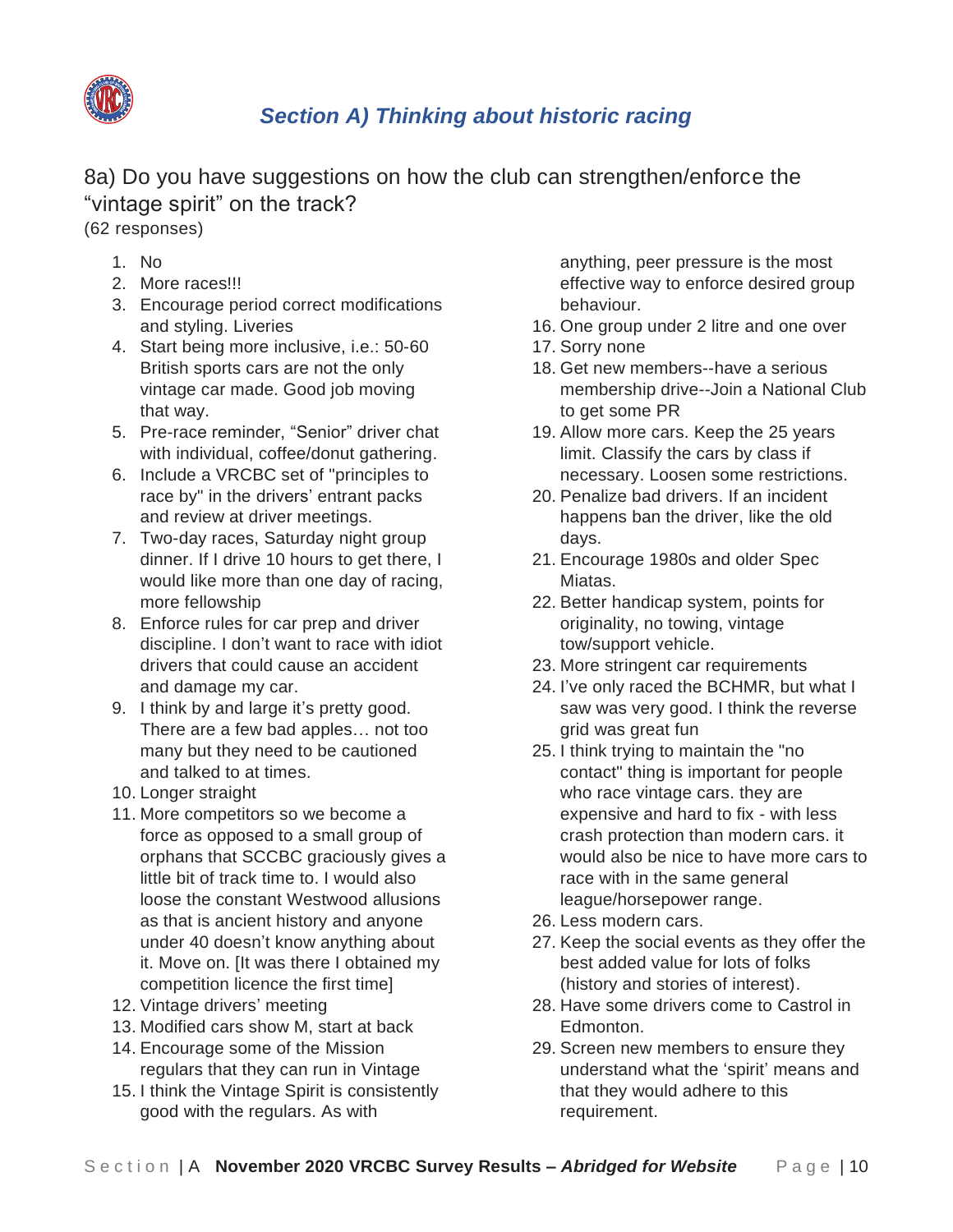

- 30. Too many contact issues from lousy drivers, zero enforcement of rules.
- 31. Advertise more and spread the word on vintage.
- 32. May have to start allowing Retro cars with newer powertrain upgrades because with some brands it is become either impossible or just outrageously expensive to rebuild or maintain the powertrain. Not all cars have reproduction parts like some, i.e. Mini or MG. Let's face it when you have a Mini beating up on a 911 Porsche we are so beyond legal vintage. I would sooner see a Cortina with a Zetec 2.0l with Webbers than a bunch of Spec Miata's or a 510 with a 240 motor because they are cheaper and more readily available. I watched a couple of vintage races this year when Gunter ran the Jag against the club Spec Miatas. it made me cringe to watch a Miata dive bombing the Jag because that's how they run in Spec Miata.
- 33. Have every competitor report immediately to the hot pit after contact with another car, a wall or a 4 wheels off incident.
- 34. I said a whole lot in my first survey
- 35. More driver training and written guidelines for reference in driver's pack.
- 36. Leave it to the drivers
- 37. Overall good.
- 38. Improve driver meeting info, encourage more comradery.
- 39. Saturday night BBQ's.
- 40. Less rules.
- 41. Quality of cars.
- 42. Modernize the classes.
- 43. No. Doing a good job.
- 44. More track time.
- 45. More test & tune time.
- 46. All race organizations need drivers and entries, do not chase them away.
- 47. Advertising.
- 48. It's a very difficult thing to do with so few entries to pull from but about the only thing I can think of is you have to have a conduct committee and hit them where it hurts. For none contact problems, (unsportsmanlike conduct) have their lap times and finishing position deleted. And of course, you have to have "written warnings", and if the problem continues you have no choice but to have a suspension (length to be determined).
- 49. Any contact with a fellow racer where you are deemed to be at fault, automatically your race weekend is over with no refund and more, and possible penalties.
- 50. A lot of clubs have a 4 wheels off and a 2 wheels off rule. I'm not particularly in favor of these as there are too many "reasons", like track conditions, rain, avoidance of an accident. As long as you gain control, don't hit anything, don't impede fellow racers on re-entry etc., it should just go on your record so that if it's happening too often then action may need to be taken.
- 51. We need to encourage the younger generation to participate.
- 52. Move the 'vintage' year up!
- 53. The "BCHMR" feels like a party and a fun weekend. This year has been especially trying with COVID-19 and getting the feel of comradery.
- 54. Try and get more SOVREN cars up here. Bigger grids.
- 55. Newer racers do not seem to understand what the spirit of vintage racing is and some cars that are presented show it. We used to remind our vintage competitors that "the cars are the stars", but that doesn't seem to be the prevailing theme now. I can understand this as the numbers are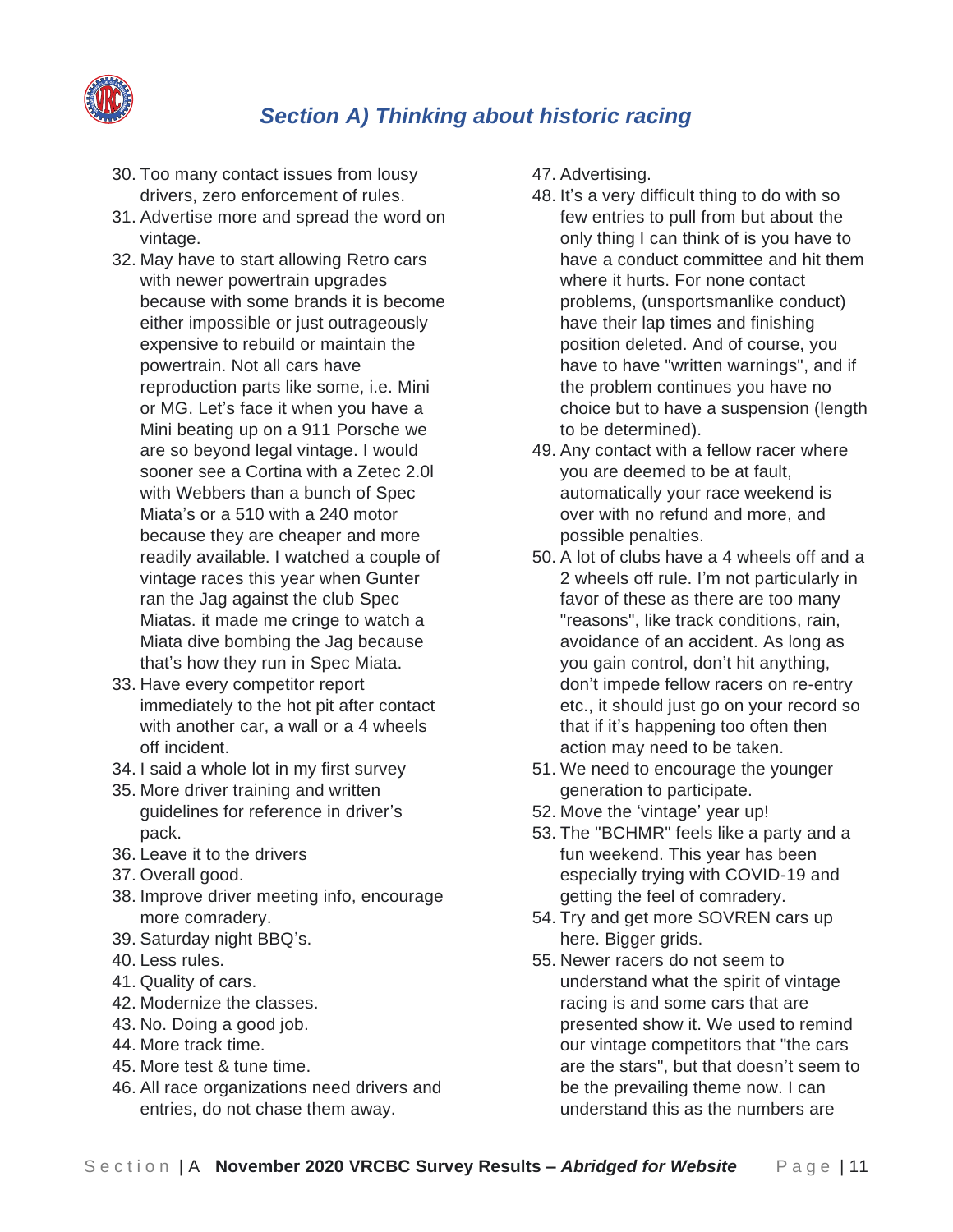

suffering and we need to make up viable grids. Perhaps hold separate vintage drivers' meetings at the REVS races and keep reiterating what the "spirit of vintage racing" means.

- 56. Be clear about what vintage racing means, enforce them fairly. I've never had a problem with other racers at Mission.
- 57. Maybe go after newer Japanese cars owned by young Vancouverites.
- 58. Recognize vintage formula and sports racing classes for REVs.
- 59. No.
- 60. Ask members with cars whether they will allow other qualified drivers to use rent- their cars.
- 61. I have a "newer" vintage car which looks more modern because of the lack of style progression over the last 30 years. I think this is going to be more challenging over the years as 30 year old cars don't have that vintage feel. I think limiting decals is 1 way to keep the vintage spirit. It is a little bit hard with having sponsorships.
- 62. No REVS points, vintage racing is supposed to be a demonstration of well-prepared classic cars.

<span id="page-17-0"></span>8b) At what tracks, other than Mission, would you like the club to host events? (75 responses)

- 1. Area 27
- 2. Area 27
- 3. Yes
- 4. Seattle
- 5. Seattle and Area 27
- 6. Any...
- 7. At Area 27 would be great.
- 8. Area 27 and Vancouver Island Motorsport.
- 9. I am game for any track
- 10. Island Motorsport Circuit, and Area 27
- 11. Area 27
- 12. Area 27 and Pacific Raceway... cosanction
- 13. What are you thinking here? Is there a secret track I've never heard of? Fill me in! That being said what about Western Speedway?. Would Area 27 want us there? I would suggest that if Knox Mountain Hillclimb starts again ALL vintage members make an appearance as that event has been around as long as your beloved 'Wherewood', starting in 1958.
- 14. New course at Duncan, Eliminate COVID-19
- 15. Any place we can do something without financial risk. Full racing events are very expensive to put on so I expect Mission might be the only option for that. However track day / lapping type events at other tracks (e.g. Vancouver Island, Area 27) have been suggested either self-VRCBC organized or by using a existing commercial organizer and these may be very feasible. Well worth checking out.
- 16. Maybe Area 27
- 17. Area 27, Duncan
- 18. This is not a well thought out question. The club has no resources to host races at other tracks. That being said, if possible, host them at all the nearby tracks this side of the border.
- 19. Any other track
- 20. Area 27
- 21. No opinion
- 22. Area 27. Its closer to where I live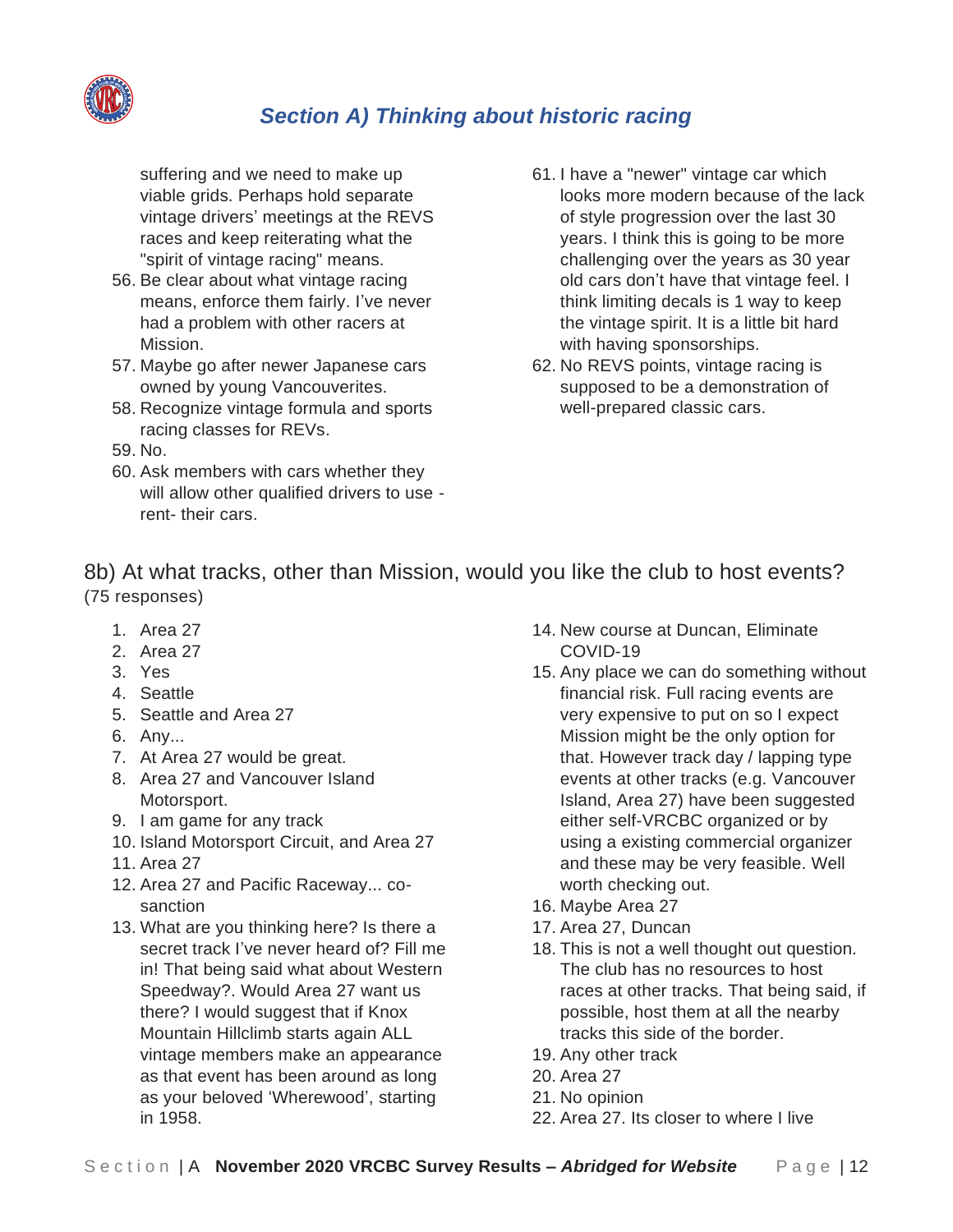

- 23. Don't know if you can venture cross the border, but we South Columbians (WA) would love to see you do some combined races with SOVREN
- 24. Probably Seattle or Area 27. I'd like to see a joint race in Edmonton at the Castrol raceway with the Alberta clubs.
- 25. Any other tracks on the Island, Area 27
- 26. Area 27, Vancouver Island Motorsports, Carts at Greg Moore Race Way in Mission,
- 27. Castrol Race Way Edmonton
- 28. Area 27 and Vancouver Island
- 29. Not Area27.
- 30. Western Speedway
- 31. Pacific Raceways and Area 27.
- 32. Perhaps Area 27 depending on whether their ownership approves.
- 33. Other than in the USA, do you have any other choices.
- 34. Van Island Motorsport lapping day. Area 27 and possible Seattle team day.
- 35. Any and all
- 36. Area 27.
- 37. How?
- 38. The Ridge, Seattle.
- 39. Pacific Raceways (Seattle)
- 40. Pacific Raceways (Seattle)
- 41. Knox Mountain, Area 27 with many reservations.
- 42. I don't have any knowledge of options
- 43. Area 27
- 44. None
- 45. Area 27 and Vancouver Island Motor Sport Circuit.
- 46. Area 27, and Vancouver Island Motorsport Circuit.
- 47. Area 27 if possible. What other tracks are there in BC? Perhaps co-host an event with SOVREN at Pacific Raceways when the borders reopen.
- 48. Not sure
- 49. Any
- 50. Osoyoos (Area 27) maybe one Duncan (Vancouver Island Motorsport Circuit), but then you have the ferry
- 51. None
- 52. Area 27
- 53. Portland
- 54. Spokane
- 55. I'm open to anything within a 3-4 hour radius of Vancouver.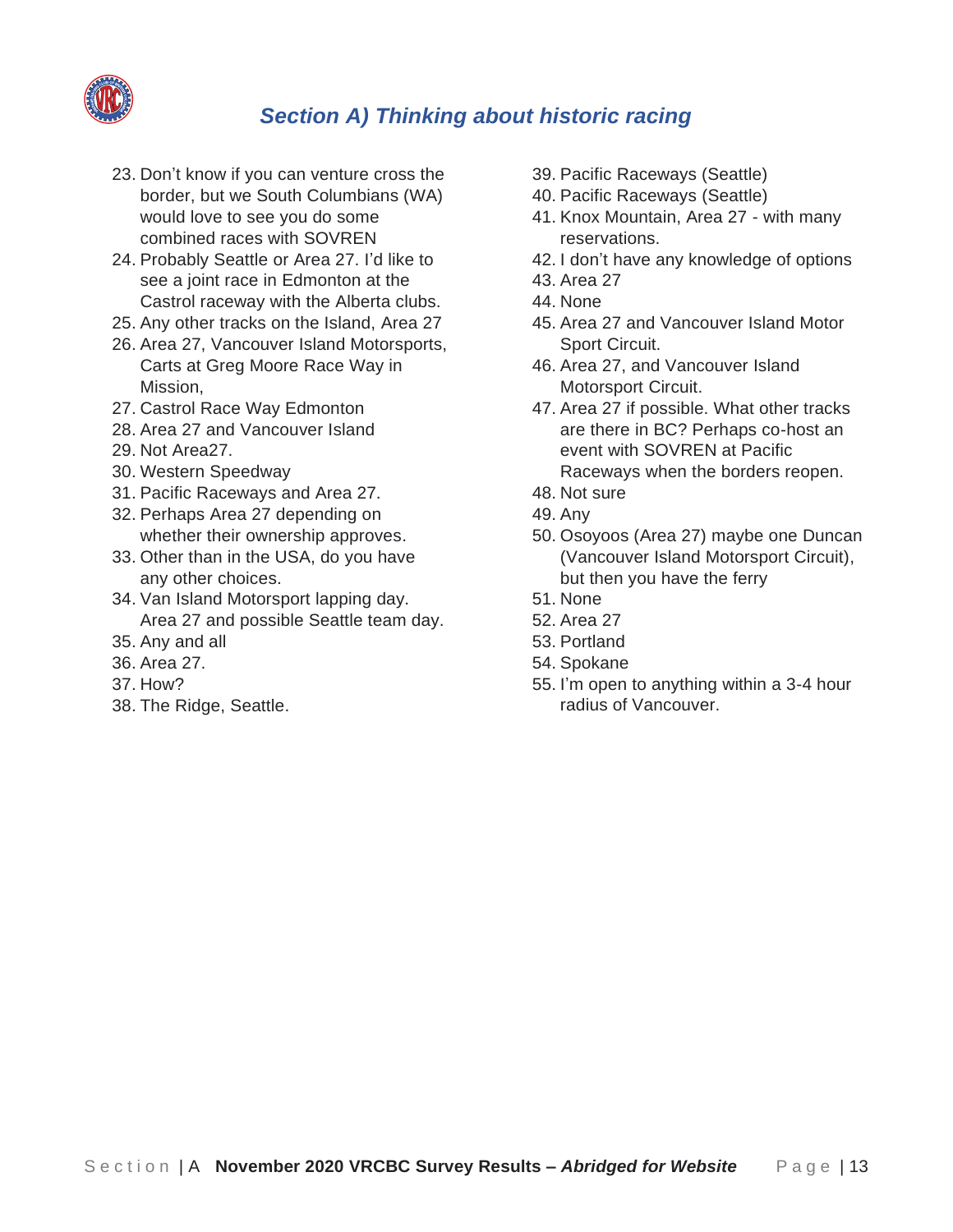

## <span id="page-19-0"></span>8c) Are you interested in using your vintage car at any or all of the following events?



#### <span id="page-19-1"></span>9) Do you have suggestions to improve VRCBC/BCHMR racing events? (59 responses)

- 1. No.
- 2. Not really.
- 3. Have a draw at lunch time for VRCBC racers. Drivers Edge gift card, entry fee discount, following year membership etc. More promotion in social media, maybe some promotion videos and interviews profiling drivers and what they like about it.
- 4. One qualifying session and then all races after that.
- 5. Get more participants (not sure how to do that)… those who do attend have a great time.
- 6. Communal coffee… lunch area… dare I say beer at day's end.
- 7. Include novice lapping sessions and possible race. Keep Time Attack race event. Use lunch time for entertaining on- track events like drifting, motorcycle club lapping. Keep the charity rides and classic car club lapping.
- 8. You have a great group but we have to get younger members involved to keep it going.
- 9. Have more 2-day events.
- 10. I would have a series like to these rules [\(https://classictouringcars.com/thunder](https://classictouringcars.com/thunder-saloon-championship/)[saloon-championship/\)](https://classictouringcars.com/thunder-saloon-championship/). You have great guys but grids small. This what happened in UK and this is a group that has big grids now.
- 11. Younger drivers.
- 12. Attend Knox Mountain. Camp at the hill. Whip up some camaraderie. Party like it's 1980.
- 13. I like events as they are.
- 14. Eliminate COVID-19.
- 15. Most vintage racers are also SCCBC members so the club should get a break on rental for the BCHMR.
- 16. The most important factor is the number of cars on the grid. The objective is for everyone to have someone to race with.
- 17. Under 2 litre and over 2 litre.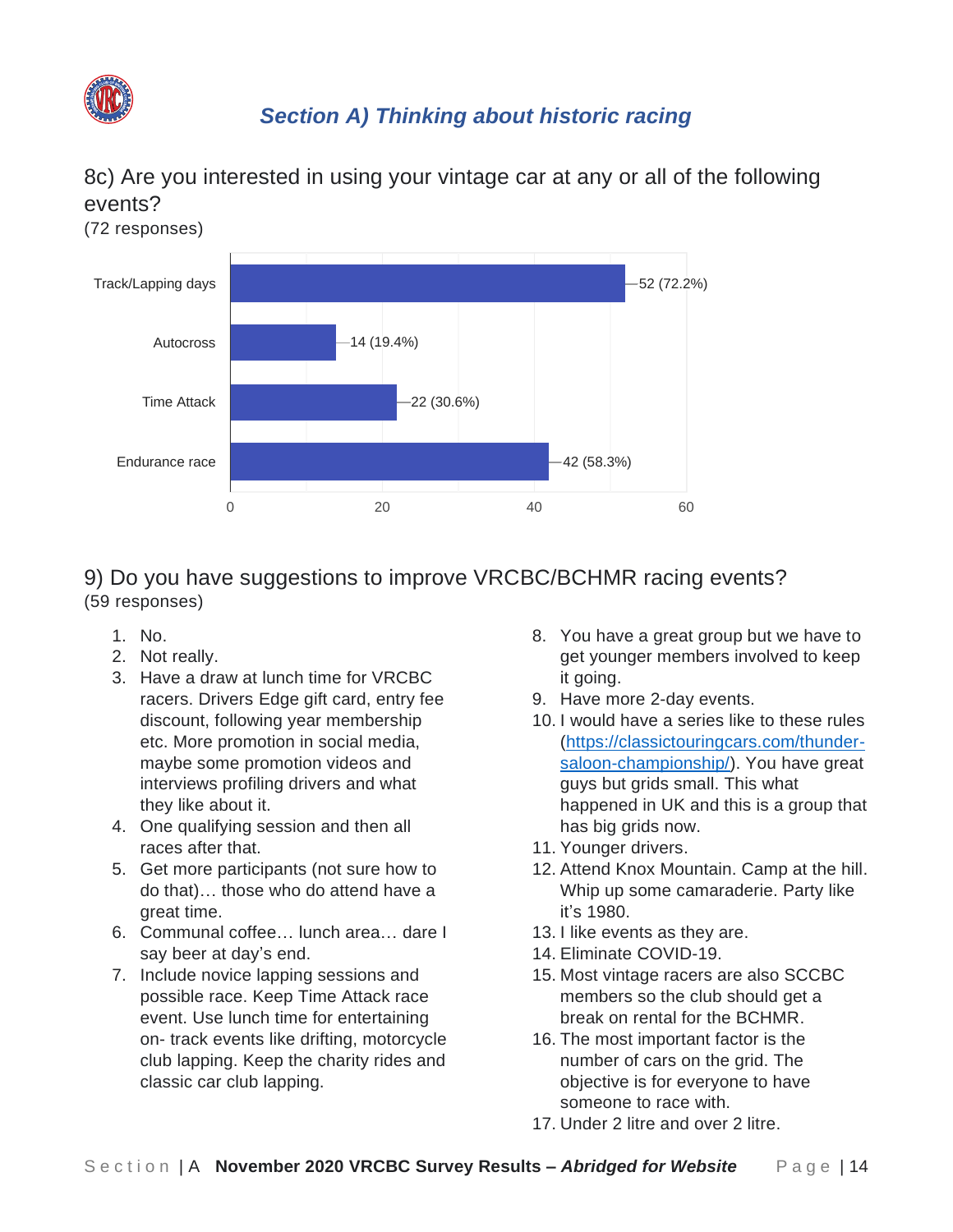

- 18. Nope.
- 19. Penalize drivers who don't report to the pits after an incident, remind drivers of this policy at driver's meetings.
- 20. Loosen some of the rules to allow for bigger grids. If at Mission, consider reverse starting grids. Explore the possibility of also reversing track direction, even if this would entail work to accommodate.
- 21. Look at the run groups at SOVREN and do that.
- 22. Better amenities.
- 23. I've only been to a couple and I think they are to models for others.
- 24. I think the big draw is fellowship. For me it isn't so much about racing (I'm just not that good a driver…) as meeting up with old / new friends and having a good time.
- 25. Advertising, Period dress for spectators, Media attendance, Food.
- 26. Continue to use the 25 year old formula as it allows new additions each year which is important to keeping Vintage alive and diverse as generations get to see what they enjoy in makes and models.
- 27. Run some Endurance Races.
- 28. Not an easy question as this topic has been beaten around for years.
- 29. Not at this time.
- 30. Dash plaques, better announcing, featuring all cars.
- 31. No.
- 32. Have us all pit in the same area. Have a hospitality tent.
- 33. More driver training sessions to increase notice entrants. Better relations with SCCBC to work together in the interest of growing Motorsports for all classes.
- 34. Do the HMR at Area 27.
- 35. Saturday night BBQ's.
- 36. Reverse Grid for 2nd race.
- 37. Area 27.
- 38. Develop a COVID cure
- 39. Tech in pits.
- 40. Hard to answer, but cost is a factor, however fees are needed to run the events.
- 41. No.
- 42. None as I am out of date.
- 43. No, enjoy as is.
- 44. In the hot August days or when you have your banquet dinner. Warm salad and cold chicken should not be the normal. The beer is always cold but I find the food is not always so good.
- 45. More entries.
- 46. Sorry, no.
- 47. Not at this moment.
- 48. Fewer track sessions, yet longer race lengths.
- 49. Have a social event at end of day and offer a prize (like the REVs) for most laps of the day and a "Hard Luck Award" [box of beer].
- 50. Co-sanctioned races with SOVREN.
- 51. I think we do the best that we can under the circumstances. Most of those who attend the BCHMR find it a friendly event and seem to enjoy it, even given the track limitations.
- 52. Better exposure
- 53. As I am now 75 years old and live in Whistler so not sure if I will race again... Whistler is just too good to leave in summer.
- 54. Make it more fun.
- 55. A fixed date each year would help.
- 56. Sharing of cars.
- 57. Penalize drivers that don't report to the pits when they have an incident on track.
- 58. I think you guys are doing a great job.
- 59. Perhaps make date for vintage 2000 and prior to increase grids?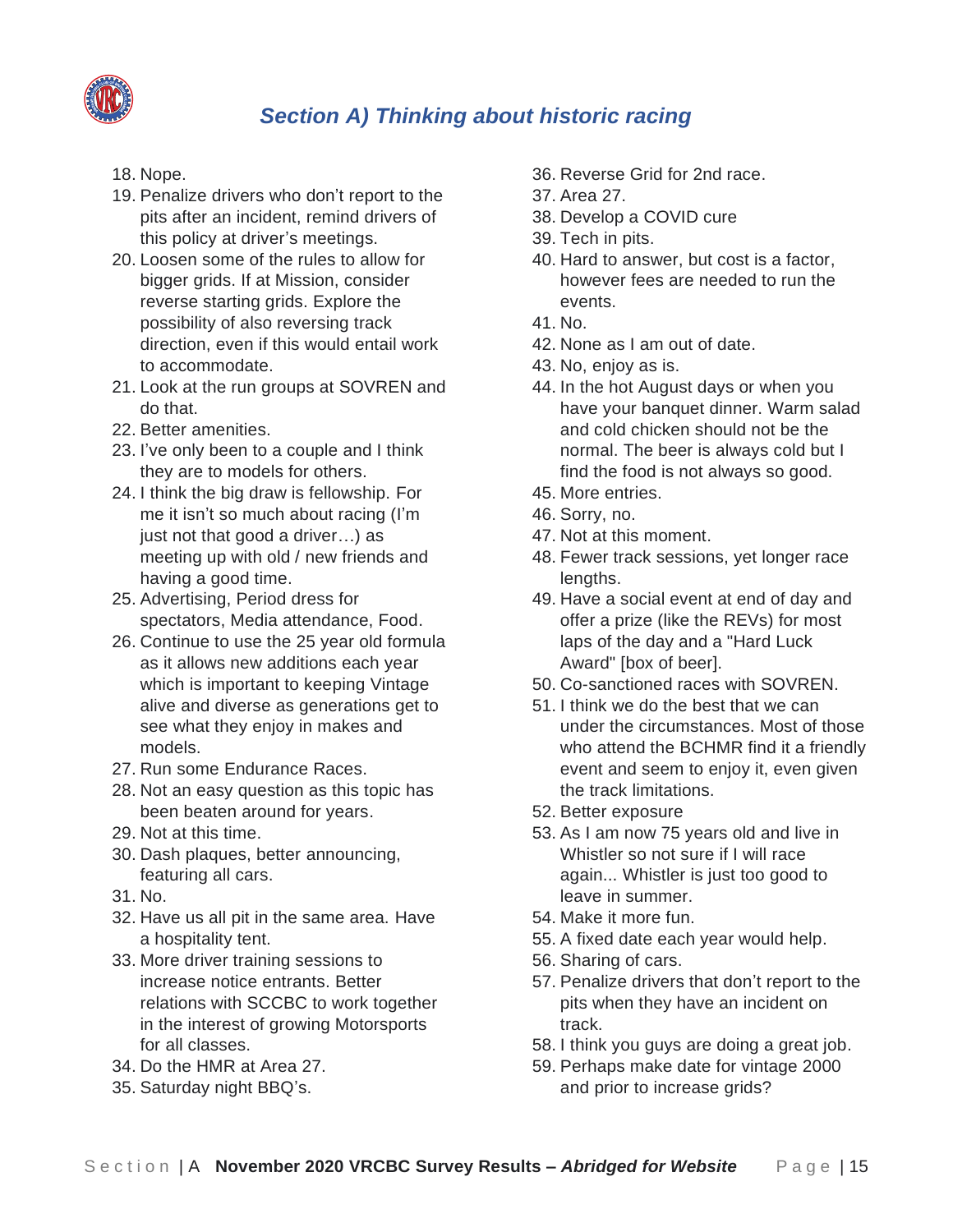<span id="page-21-1"></span><span id="page-21-0"></span>1a) Please check status:

(113 responses)



|                         | <b>Status Responses</b> |
|-------------------------|-------------------------|
| <b>VRCBC Member:</b>    | 58                      |
| Past Member: 22         |                         |
| Non Member:             | -33                     |
| <b>Total Responses:</b> | 113                     |

<span id="page-21-2"></span>1b) Do you attend the monthly meetings?

(113 responses)



No 82, Yes 31

<span id="page-21-3"></span>1C) If No, why not? (69 responses)

- 1. Didn't know about it.
- 2. Time, work, COVID-19. I would more likely participate if it was also streamed.
- 3. Too far.
- 4. No reason to as yet.
- 5. 500 mile trip.
- 6. I live 600 km away from Mission.
- 7. Not Canadian.
- 8. I live on the Island and can't attend.
- 9. I live in the UK and work races when I come out to work the races.
- 10. I have been unaware of the dates/times.
- 11. Too far to go.
- 12. I live in Victoria, although I have attended 3 meetings.
- 13. Too far away.
- 14. I live 6 hrs away.
- 15. Distance thing.
- 16. Living on Vancouver Island.
- 17. Living on Vancouver Island makes it a no go.
- 18. I'm on the Island.
- 19. COVID-19.
- 20. Don't like to drive into Burnaby at night.
	-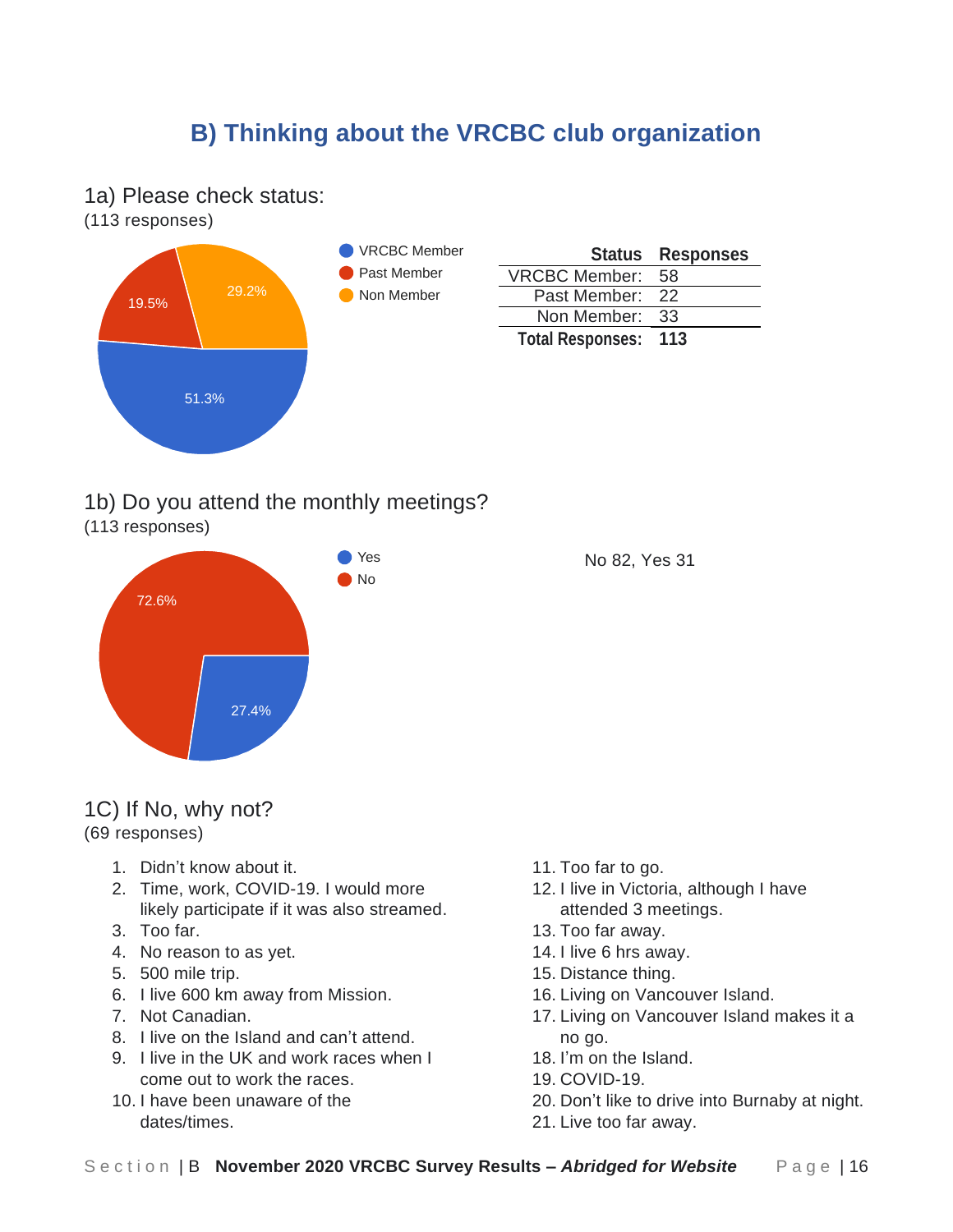

- 22. Live in Victoria.
- 23. Too busy right now.
- 24. Live in Victoria.
- 25. COVID-19, normally try to attend.
- 26. No longer interested in participating in VRC races.
- 27. Too far. I live in the Okanagan.
- 28. Non-member.
- 29. Too late and too far.
- 30. Busy with SCCBC exec currently.
- 31. COVID-19.
- 32. Live in Alberta.
- 33. Travel distance.
- 34. Family health issues.
- 35. Attend some, not all.
- 36. Conflict of meetings / lack of time.
- 37. Too far to travel.
- 38. I live in Ontario.
- 39. Suggest more interesting social format.
- 40. Live in West Kelowna.
- 41. In US, hard to get across, and time.
- 42. Busy.
- 43. Wrong side of border.
- 44. Not currently active in club.
- 45. I live on Vancouver Island.
- 46. Never thought about it until now :)
- 47. Live in Kamloops, too far.
- 48. Time and weather.
- 49. Too far to drive.
- 50. Border crossing & travel is too much.
- 51. Too far to travel
- 52. Lack of meeting time location information in a timely manner. IOW not three days before.
- 53. Don't feel like driving 840 kilometres on a weeknight to attend a meeting of a club I don't belong to.
- 54. Live in Ontario.
- 55. Not enough hours in a day.
- 56. Work schedule
- 57. Not a member.
- 58. Very active in my classic car club.
- 59. Haven't been a member.
- 60. Proximity, I live in the Okanagan
- 61. Live in the sticks.
- 62. Live in Kelowna, haven't tried the Zoom meetings yet.
- 63. Outside Vancouver.
- 64. Too far away.
- 65. Too many meetings. Have turned into monthly social events.
- 66. I will be joining the club in 2021.
- 67. I try but busy with 3 little kids.
- 68. I should.
- 69. Travel.

#### <span id="page-22-0"></span>2a) Would you bring a guest to a meeting? (95 responses)

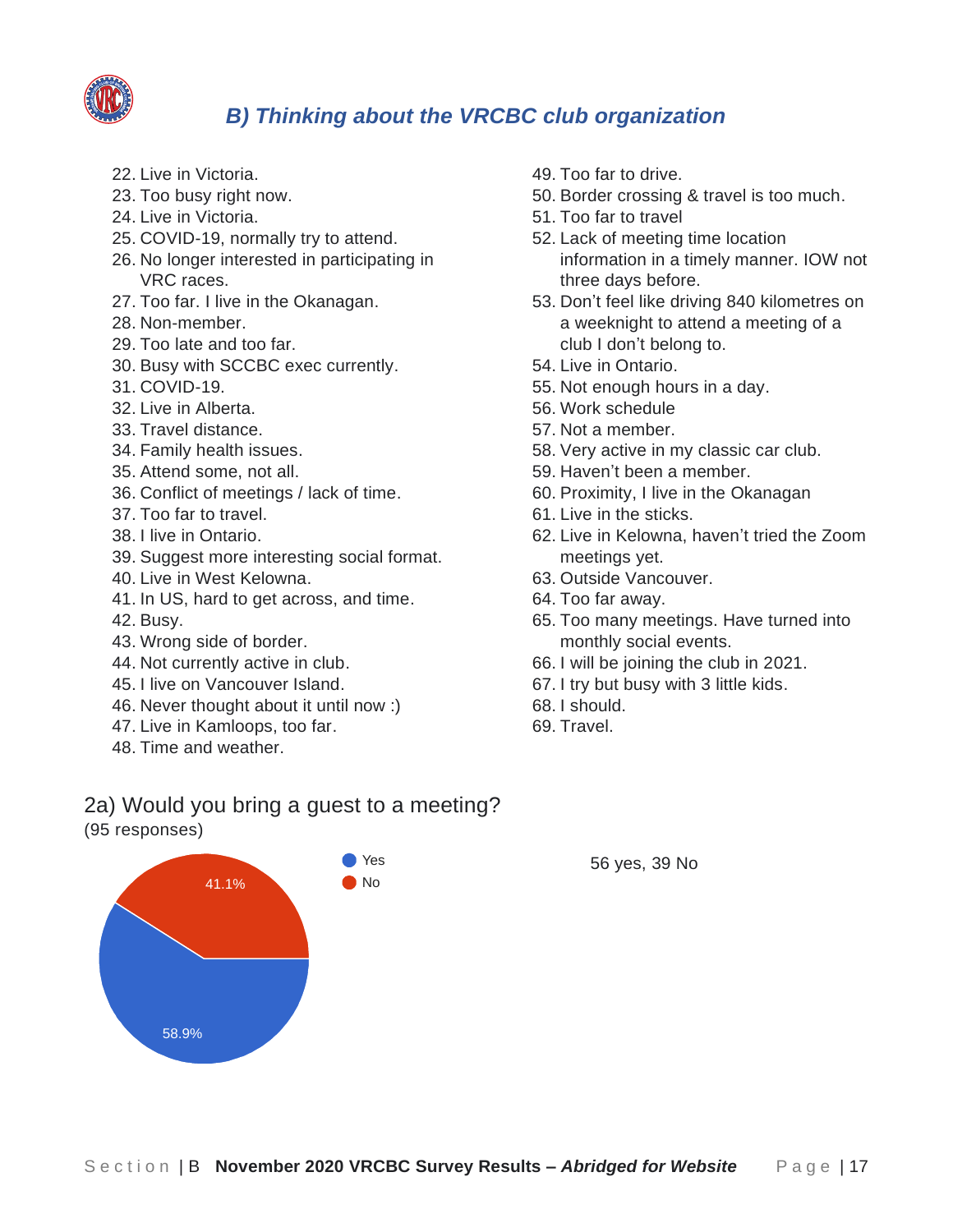

<span id="page-23-0"></span>2b) Would you participate in a ZOOM online meeting? (113 responses)



<span id="page-23-1"></span>3) Would you be interested in having theme nights and guest speakers at the regular meetings? For example: Shop tours, car collection visits and tech nights?



<span id="page-23-2"></span>4a) Would you be interested in volunteering for a Club position? (99 responses)

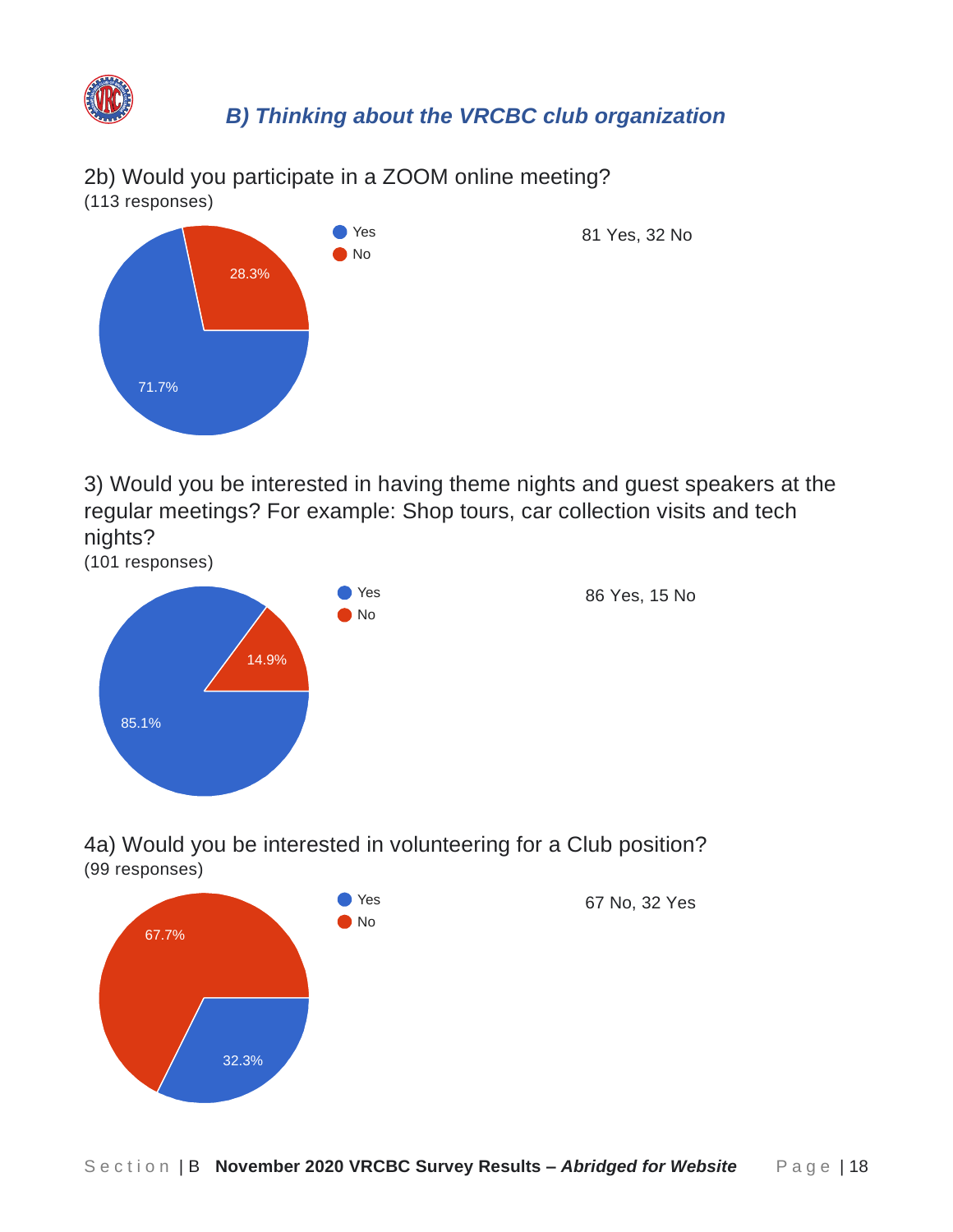

#### <span id="page-24-0"></span>4b) If Yes, check area of interest.

(37 responses) **(\*Note:** Some respondents checked multiple options)



Other (Written in responses):

- I have held every executive position over the years so been there done that. But even though I am retired from racing, would still volunteer to help out in some other capacity.
- Chair BCHMR
- Planning
- Helper role
- If I wasn't so heavily involved in other areas of motorsport I would volunteer. So maybe at a later date.
- Maybe coming seasons (mentoring etc.)
- Special projects, assist in other tasks.
- What ever required,
- Already heavily involved in CACC

<span id="page-24-1"></span>5) Optional Question: If you have further thoughts/ideas please tell us how the club can improve for the benefit of existing members and to attract new members, both racing and social. (35 responses)

- 1. Enjoy doing Vintage racing.
- 2. As mentioned, I think a better online presence, some random draws for race drivers at random events etc. There's nowhere to comment on the next question. Membership levels would accomplish what? How about a donation option for the club for those

that would like to sponsor it a bit more, names of donations get printed in the BCMHR programs and on the site.

3. Reduce general meetings to 6 per year. Do 3 of these meeting at hosted locations of interest to encourage all members to attend with guests.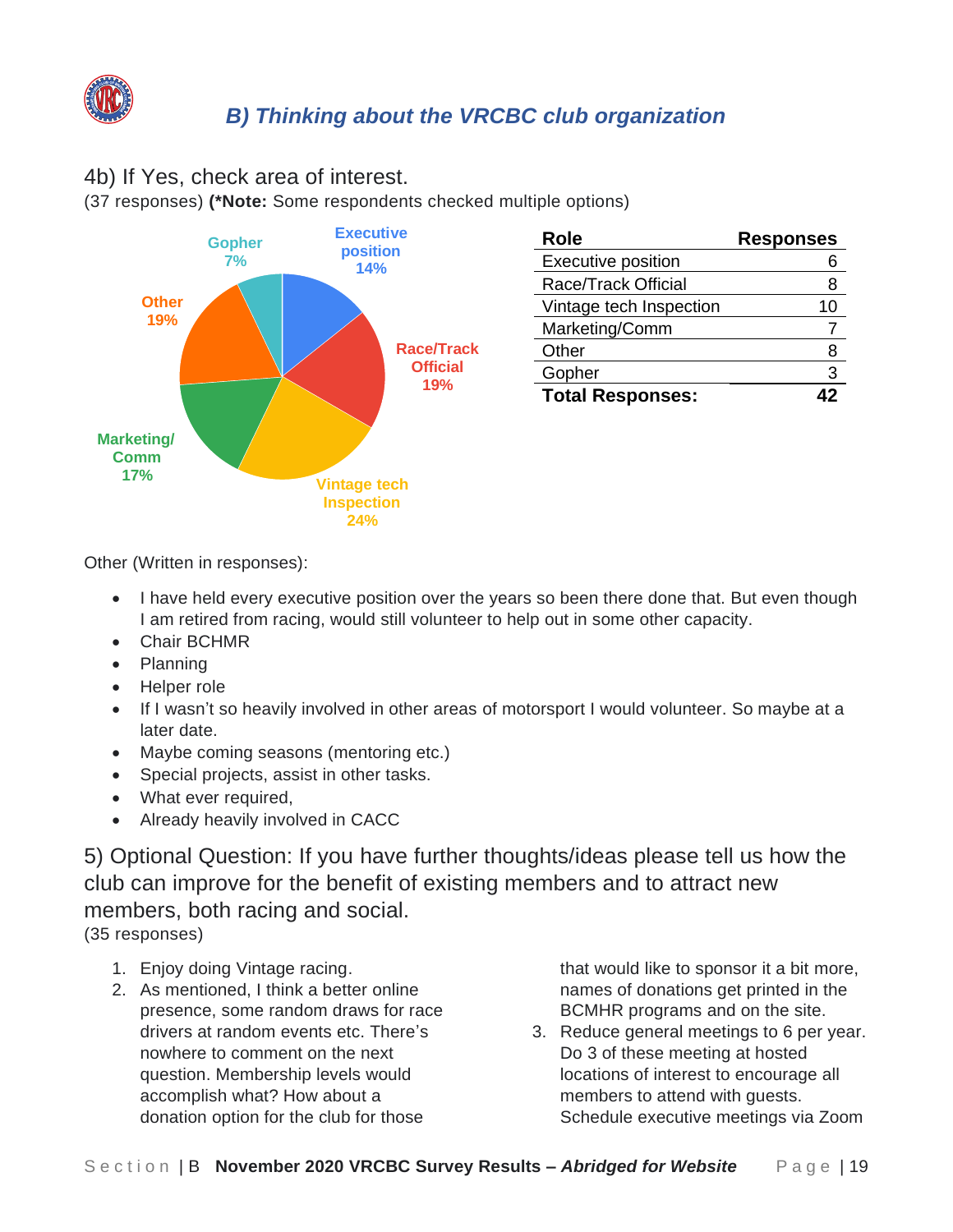

and hold as needed. Invite ALL local motorsport clubs to attend BCHMR and offer free attendance for 2 if they bring a significant vehicle to display. Rethink the expensive BCHMR banquet to reduce costs. Renegotiate the SCCBC track rental agreement for BCHMR to reduce costs, e.g.: sublet the Fri /Sat post-track time to a BCHMR sponsor with payment to SCCBC and credit discount to BCHMR rental. As a last resort suggest SCCBC take over the BCHMR event, take all the revenue and pay all costs with VRCBC simply volunteering to run it. VRCBC REVS series continues as normal.

- 4. Do more to strengthen club culture.
- 5. When visiting, Stanton, Mike Bailey have been excellent ambassador to your club, your social side amazing/
- 6. Question #4, I'm not interested in any other position other than the one I hold.....
- 7. Make Vehicles Eligible after 20 or 25 years… and keep it moving!
- 8. Note: I only said No to volunteering because I have been doing it for a decade and wish to retire.
- 9. Maybe more social events car collection and workshop visits.
- 10. Your survey leaves out people who don't own a race car. I have been involved as a tech person for more than 45 years, and don't own a race car. Reason: \$\$\$\$ and poor depth perception.
- 11. Most members are great people. Love our friends. Problem is the competing clubs and time.
- 12. Mentor program for new racers, PR in BC and beyond, Buddy program with other Vintage Clubs.
- 13. No ideas.
- 14. Would a newsletter help?
- 15. Class for highly modified cars with flares and different engines but PERIOD correct.
- 16. I think there needs be more youth involved to help sustain the future as everyone gets older there are less.
- 17. Participants and energetic folks to do all that needs to be done. Keep it a positive environment that invites all ages and does not discriminate between German, British, Italian, American, Japanese etc. Vehicles.
- 18. Generally, increase the profile of road racing in the lower mainland.
- 19. Track days, "run what you brung", may help stir interest from non-vintage prospective members.
- 20. If it was like last year with the very good racing going on plus the Westwood theme and the Vintage trophy presentation, then it's the right direction to go because people are still talking about it.
- 21. IWE plan to sponsor the REVS series in 2021.
- 22. Have the HMR at Area 27 to attract Sovern members
- 23. Less rules for car classes
- 24. Have a race at Area 27
- 25. Club hat and Jacket. //. Staggered starts
- 26. Not at this time.
- 27. I would like to see a safety seminar at the track. I constantly see harnesses and seats that are installed without any attention paid to instructions or fit. As far as facilities go: Clean up the track. Improve the spectator experience. Infield access. Just pave the whole paddock with drainage. Hold autocross on the new paved paddock. Get a better announcer. Improve the PA system. Music when no one is talking. Get better food trucks and please, get a food truck that serves coffee! Tell the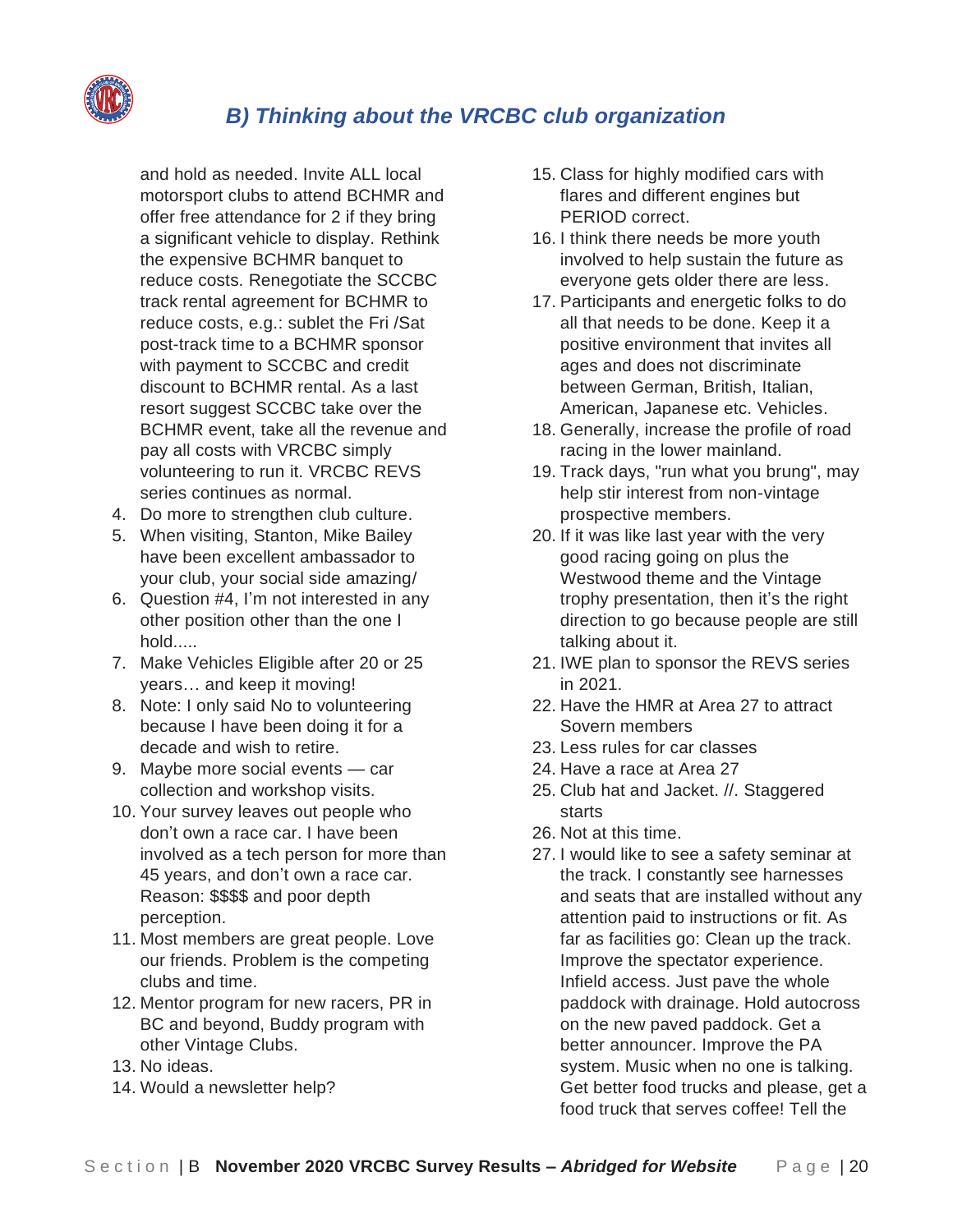

tech inspection crew that nobody needs to race at Mission as a condition of their parole — and that the tech inspection crew at the very least, should be welcoming. could go on for some time but I must go to work.

- 28. When other clubs/groups do "Car Shows/Show-n-Shines" have one of our members bring a race car and posters and brochures to promote our Club and Events. This I would do.
- 29. Personal contact.
- 30. Have fewer meetings e.g. 3 to 4 per year. Have tours etc. to fill other months. Don't need business report at a social meeting
- 31. Because my social group has the same age vehicle I do, I am not sure the club wants an increase in those vehicles in the club to be honest. When I entered

my first race, I was considered a "special guest". I felt very welcomed by the drivers at that event and the encouragement was overwhelming. But later to find out that I didn't quite belong was a bit discouraging. But I don't give up so I'll continue to educate myself on what is required to be a part of the Vintage crew and see how I fit and if I can make it work. In all fairness, the term "special guest" could have meant that I didn't have a club membership.

- 32. We need to bring in more, newer classic cars like CR-X's, The 60's and 70's cars can be very expensive and the focus should be on having fun which is tough with the typical racer's ego.
- 33. On board live feed cameras (perhaps our mobile phones can be used) so…

<span id="page-26-0"></span>6) To help the club put fuel in the tank would you be in agreement to have optional levels of membership for those who want to support the club financially? Examples: Social membership \$60, Bronze \$100, Silver \$250, Gold \$500

(98 responses) **(\*Note:** Some respondents checked multiple options)

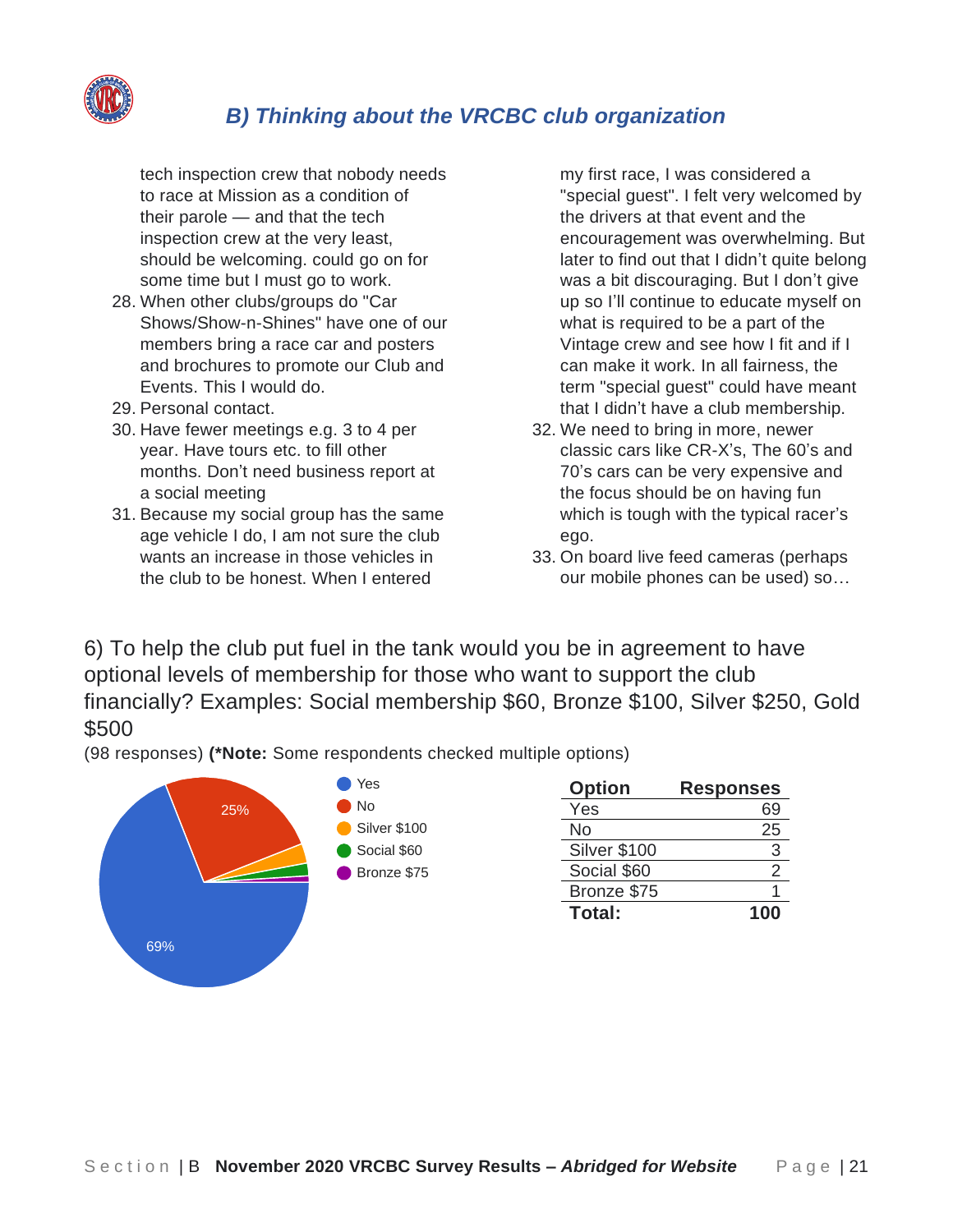# **C) Thinking about yourself**

#### <span id="page-27-1"></span><span id="page-27-0"></span>1) What gender are you?

(113 responses)



108 Male, 5 Female

#### <span id="page-27-2"></span>2) What is your age?

(113 responses)



| Age       | <b>Responses</b> |
|-----------|------------------|
| Under 35  |                  |
| $35 - 55$ | 15               |
| 55-65     | 27               |
| 65 plus   | 69               |
| Total:    | 113              |

#### <span id="page-27-3"></span>3) Are you a business owner? (113 responses)



70 No, 43 Yes (Business Owners)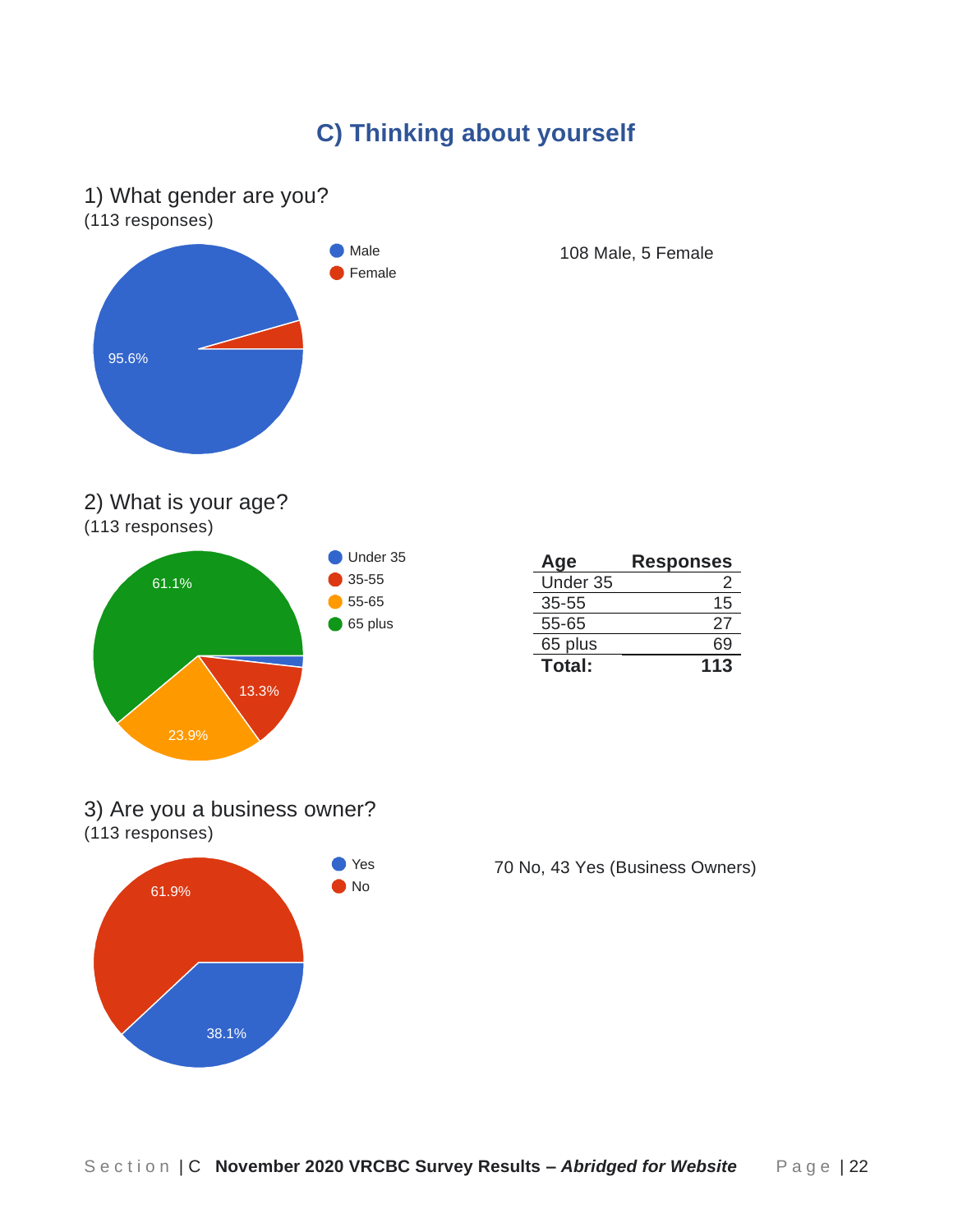

## *C) Thinking about yourself*

#### <span id="page-28-0"></span>4) Where do you live?



<span id="page-28-1"></span>5a) Not including your race car(s), how many automobiles do you own? (111 responses)



| <b>Cars Owned</b> | <b>Responses</b> |
|-------------------|------------------|
| One               |                  |
| Two               | 22               |
| <b>Three</b>      | 24               |
| Four or More      | 56               |
| Total:            | 111              |

<span id="page-28-2"></span>5b) How many are collector-car status (i.e. built prior to 1995)? (98 responses)



| <b>Collector Cars Owned</b>            | <b>Responses</b> | <b>Total Cars</b> |
|----------------------------------------|------------------|-------------------|
|                                        | 30               |                   |
|                                        | 23               | 23                |
| 2                                      | 13               | 26                |
| 3                                      | 12               | 36                |
| 4                                      | 8                | 32                |
| 5                                      | 5                | 25                |
| 8                                      | 2                | 16                |
| 10                                     |                  | 10                |
| 11                                     |                  | 11                |
| 12                                     |                  | 12                |
| 15                                     |                  | 15                |
| 17                                     |                  | 17                |
| <b>Total Responses:</b>                | 98               |                   |
| <b>Total Cars Owned by Responders:</b> | 223              |                   |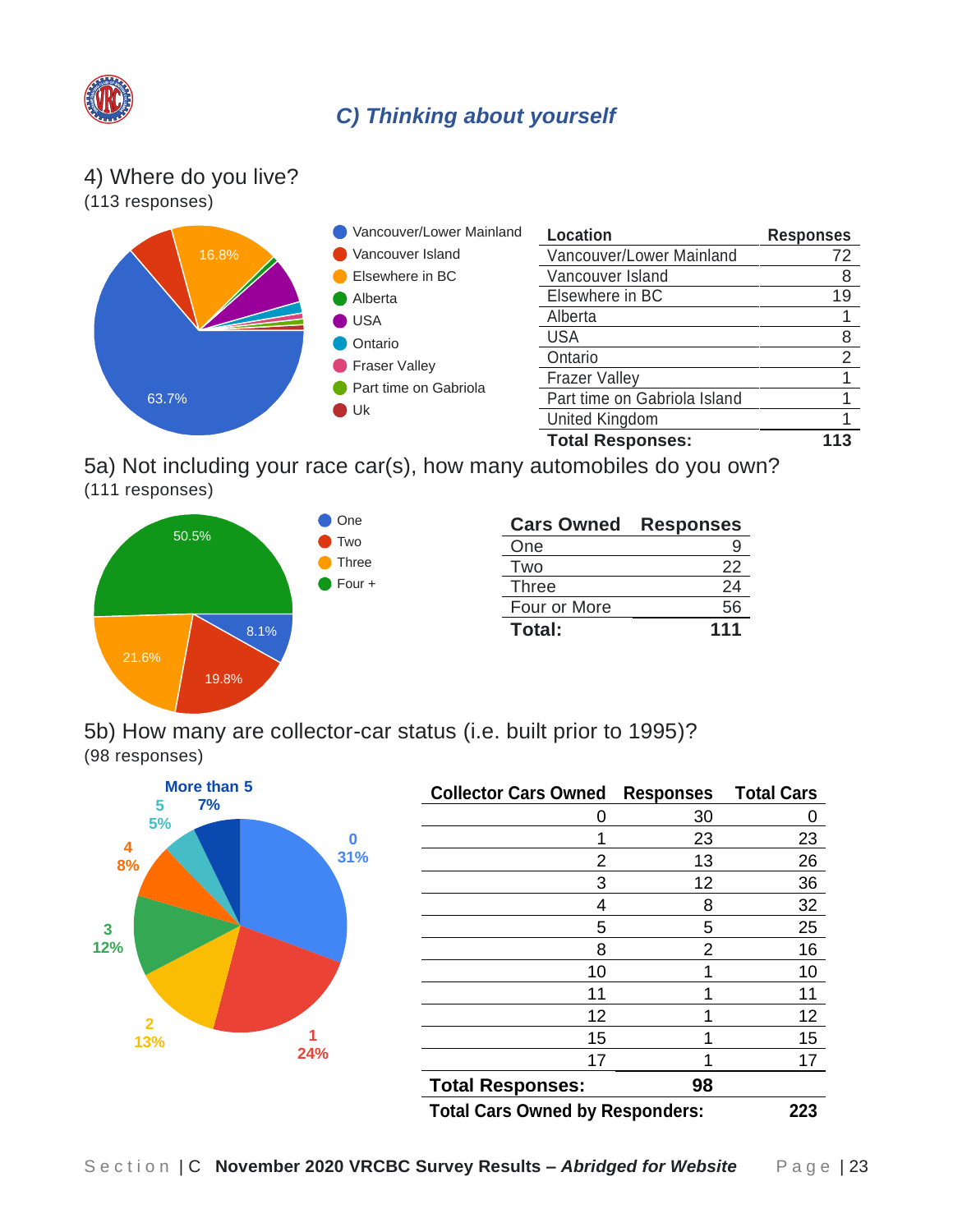

<span id="page-29-0"></span>6a) Including entrants' fees, parts, repairs, fuel, travel & accommodation, approximately how much money do you (or did you) spend in a recent racing season?

(100 responses)



# <span id="page-29-1"></span>6b) What is the approximate value of your race car(s)?

(64 responses)

80 of the 113 survey participants currently own race cars. The 64 of that 80 who responded to this question own a total 119 race cars with a total estimated value of \$5,629,000, resulting in an average value per car of \$47,302.

| Race<br>Cars<br><b>Owned</b> | <b>Total Value of</b><br><b>Race Cars</b><br><b>Owned</b> | Average<br>Value Per<br><b>Race Car</b> | Race<br>Cars<br>Owned | <b>Total Value of</b><br><b>Race Cars</b><br>Owned | Average<br><b>Value Per</b><br><b>Race Car</b> |
|------------------------------|-----------------------------------------------------------|-----------------------------------------|-----------------------|----------------------------------------------------|------------------------------------------------|
| 2                            | \$1,000.00                                                | \$500.00                                |                       | \$18,000.00                                        | \$18,000.00                                    |
| 1                            | \$5,000.00                                                | \$5,000.00                              | $\overline{2}$        | \$18,000.00                                        | \$9,000.00                                     |
| 1                            | \$5,000.00                                                | \$5,000.00                              | 1                     | \$20,000.00                                        | \$20,000.00                                    |
|                              | \$8,000.00                                                | \$8,000.00                              | 1                     | \$20,000.00                                        | \$20,000.00                                    |
| 1                            | \$8,000.00                                                | \$8,000.00                              | 1                     | \$20,000.00                                        | \$20,000.00                                    |
| 1                            | \$8,000.00                                                | \$8,000.00                              | 1                     | \$20,000.00                                        | \$20,000.00                                    |
| 1                            | \$9,000.00                                                | \$9,000.00                              | 1                     | \$20,000.00                                        | \$20,000.00                                    |
|                              | \$10,000.00                                               | \$10,000.00                             | 1                     | \$20,000.00                                        | \$20,000.00                                    |
| $\overline{2}$               | \$10,000.00                                               | \$5,000.00                              | $\overline{2}$        | \$20,000.00                                        | \$10,000.00                                    |
| 5                            | \$10,000.00                                               | \$2,000.00                              | $\overline{2}$        | \$20,000.00                                        | \$10,000.00                                    |
| 1                            | \$12,000.00                                               | \$12,000.00                             | $\overline{2}$        | \$20,000.00                                        | \$10,000.00                                    |
| 1                            | \$15,000.00                                               | \$15,000.00                             | 2                     | \$20,000.00                                        | \$10,000.00                                    |
| 1                            | \$15,000.00                                               | \$15,000.00                             | $\overline{2}$        | \$20,000.00                                        | \$10,000.00                                    |
|                              | \$15,000.00                                               | \$15,000.00                             | $\overline{2}$        | \$20,000.00                                        | \$10,000.00                                    |
| 1                            | \$15,000.00                                               | \$15,000.00                             | 2                     | \$24,000.00                                        | \$12,000.00                                    |
|                              | \$15,000.00                                               | \$15,000.00                             | 1                     | \$30,000.00                                        | \$30,000.00                                    |
|                              | \$15,000.00                                               | \$15,000.00                             | 1                     | \$30,000.00                                        | \$30,000.00                                    |